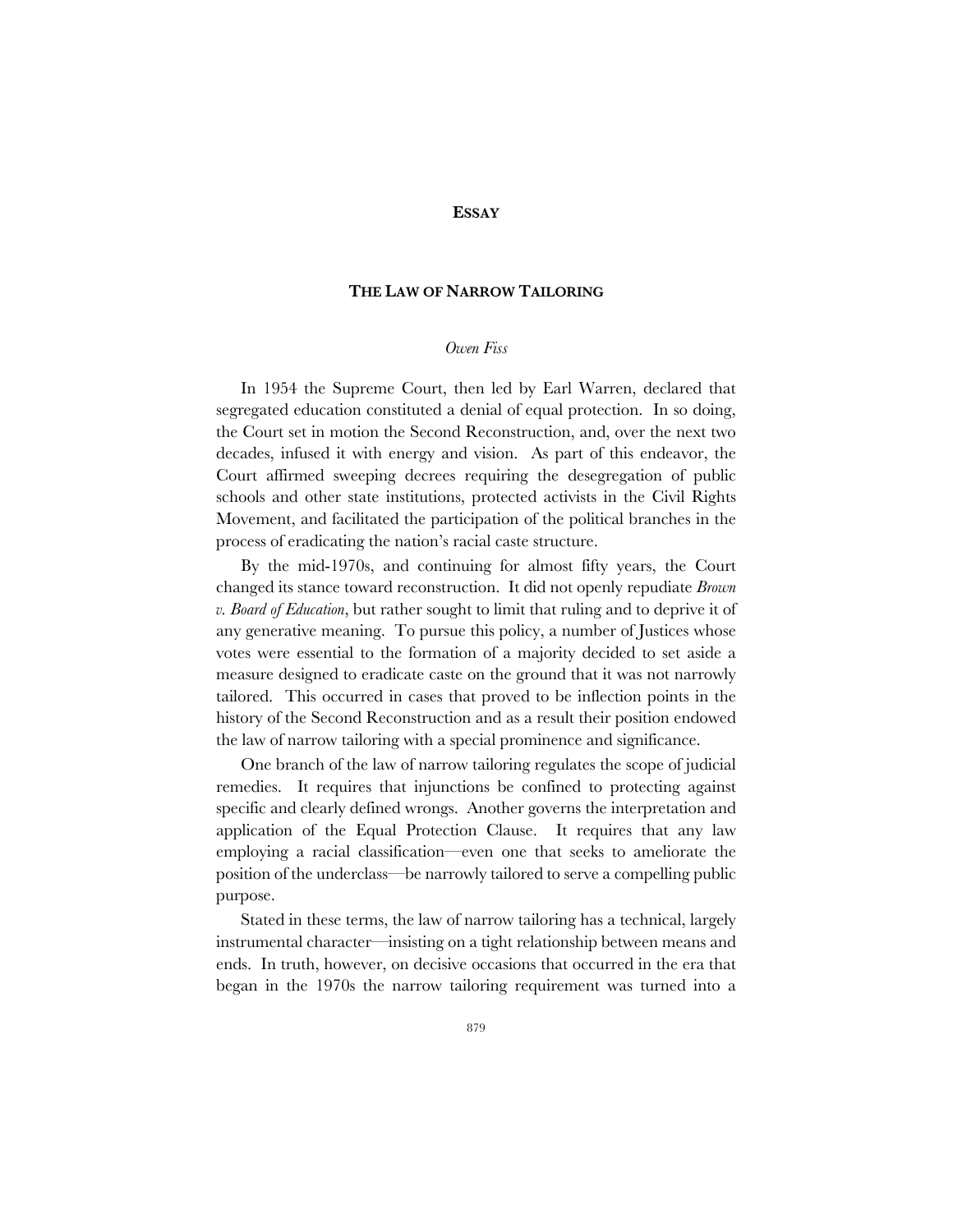general oppositional strategy to limit the reach of *Brown v. Board of Education* and the reform of American society that it decreed. As such, it was infused with contested political or moral notions that are, as far as I can tell, not rooted in the Constitution and that are, in any event, at odds with the overarching purpose of the Civil War Amendments. In the end, we are left to wonder whether the law of narrow tailoring might be reformulated in a way that confines the narrow tailoring requirement to its original and more salutary purpose and avoids these abuses.

## THE SCOPE OF REMEDIES

In 1968 Richard Nixon, a Republican, was elected president on the basis of a campaign that was in part based on an attack on the Warren Court and the civil rights revolution that it sparked. During his time in the White House, President Nixon placed four Justices on the Supreme Court—a new Chief Justice, Warren Burger, and three Associate Justices, Harry Blackmun, William Rehnquist, and Lewis Powell. Although Blackmun increasingly sided with the liberal wing on Court, he began his career in a very different way, readily lending his support to the other Nixon appointees. Sometimes these appointees were also able to garner support from some of the holdovers from the Warren Court.

The newly established governing coalition of the Court appeared resolved to curb the ambitious injunctions that first appeared in the 1960s school desegregation cases but had, by the early 1970s, been issued in a wide variety of other cases concerning prisons, police departments, institutions for the disabled, and public housing authorities. With this purpose in mind, those now in power declared that all injunctions had to be tailored to fit the violation they sought to remedy. Although the word "narrowly" was sometimes absent from this formulation of the tailoring principle, it was in fact implied, as all the world understood.

Like many of the maxims of equity, this particular rule governing the issuance of injunctions has a tautological quality. An injunction is a judicial remedy that is, almost by definition, designed to prevent a violation of law from occurring or recurring, or to eradicate the effects of a violation that has already occurred. Of necessity, therefore, an injunction must be addressed to, or fit, the violation of law. Building on this elementary understanding, the narrow tailoring principle required that the fit be tight, and in this form was turned into an instrument for setting aside decrees. These rulings seemed, however, to contradict another near tautology of equity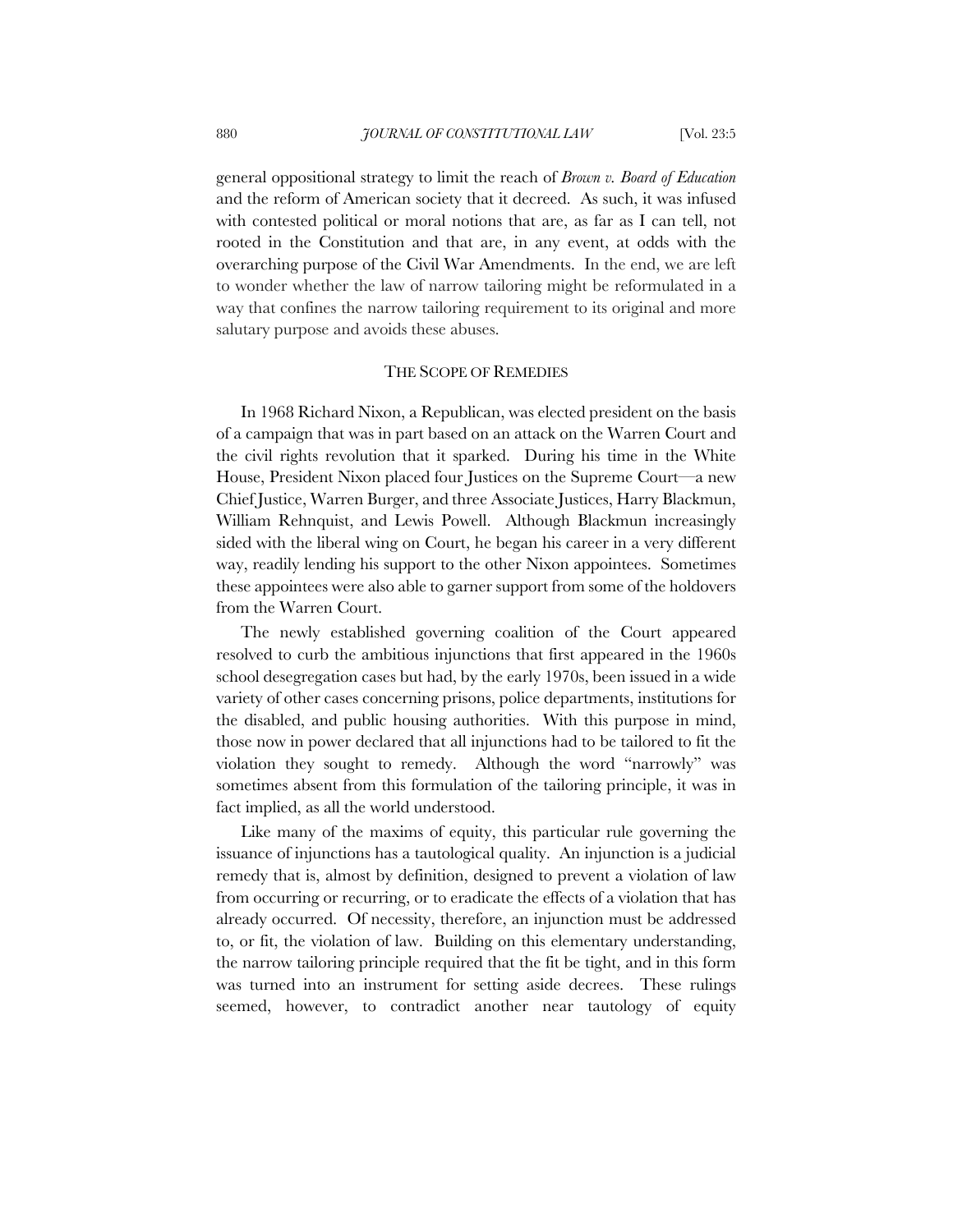jurisprudence—one that requires injunctions to be broad and effective. The remedy must be as deep and as broad as the wrong.

Faced with this conflict between the maxims of equity—one requiring a tight fit between the violation and the remedy, and the other requiring a broad and effective remedy—judges were put to the task of defining the wrong or legal violations with care and precision. After all, it is the wrong that would ultimately determine the scope and terms of the injunction. As a result, what at first appeared to be a conflict within equity jurisprudence concerning the appropriate scope of remedies turned out, on reflection, to be a disagreement over substance: the nature of the violation that was to serve as the predicate for the issuance of the injunction.

The importance of the substantive definition of the violation of law and the emptiness of the narrow tailoring requirement—or for that matter even its opposite, requiring a remedy to be broad and effective—became clear in two landmark civil rights cases of the mid 1970s: *Milliken v. Bradley*,1 handed down in July 1974, and *Hills v. Gautreaux*,2 handed down in April 1976, almost two years later. Both addressed the permissibility of imposing a remedy for civil rights violations that had occurred in two different cities: Chicago and Detroit. Both involved the familiar, though conflicting, principles of equity governing the scope of injunctions. In each, the Court came out differently.

*Gautreaux* arose from the practice of the Chicago Housing Authority, acting in deference to objections from aldermen representing predominantly white neighborhoods, which located public housing projects only in predominantly Black neighborhoods. The aldermen assumed that in all likelihood these housing units would primarily be utilized by Blacks. Although the violation was in one sense narrow, the remedy in dispute was broad. It sought to reach the United States Secretary of Housing and Urban Development. The proposed decree required the Secretary to issue vouchers to Black families then living in Chicago public housing that would enable these families to move to white, presumably more upscale communities in the suburbs surrounding the city.

Writing for the Court, Justice Potter Stewart accepted the finding by the courts below that the Chicago Housing Authority had discriminated on the basis of race. The accusation against the federal Secretary of Housing and Urban Development was, however, more limited. The Secretary was only accused of unlawfully supplying the Chicago Housing Authority with the

<sup>1</sup> 418 U.S. 717 (1974).

<sup>2</sup> 425 U.S. 284 (1976).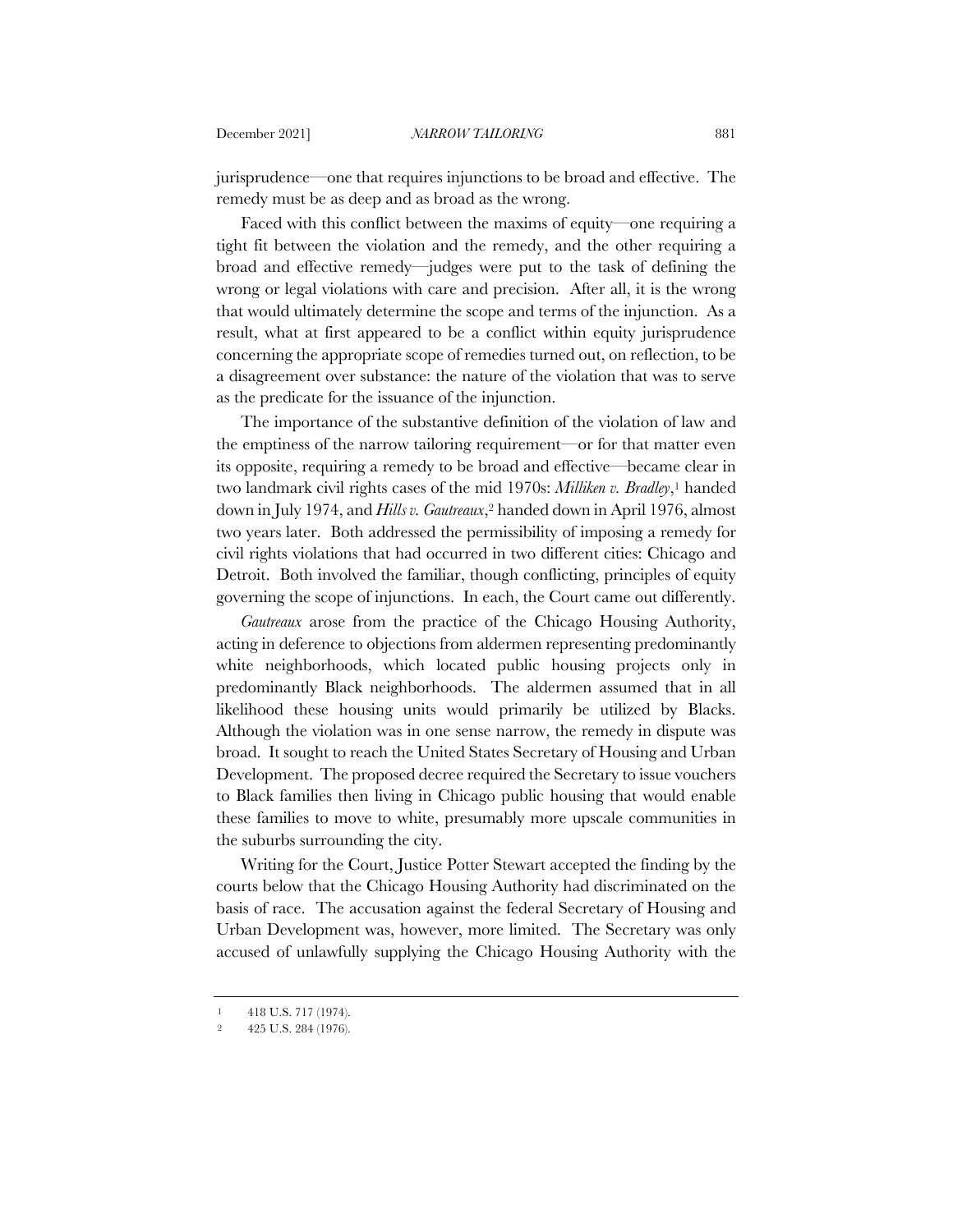funds to construct housing projects on the sites the Authority had chosen, presumably understanding the racial dynamics underlying those choices. The Secretary did not himself discriminate on the basis of race, he only acquiesced in the discrimination by the local authorities. Yet in the eyes of the Court, this acquiescence violated the Constitution and Title VI of the Civil Rights Act of 1964, and it was on the basis of this finding that an injunction was allowed that embraced both the city and its surrounding suburbs.

Appointed to the Supreme Court by Dwight Eisenhower in 1958, Stewart was never a leader on the bench, although, he soon joined the principal decisions that gave the Warren Court its distinctive identity. Moreover, as the 1960s and early 1970s wore on, Justice Stewart maintained a similar profile, signing on to decisions appearing to advance the implementation of *Brown v. Board of Education*. For instance, Stewart joined the Court's 1971 ruling in the *Charlotte-Mecklenburg* case, upholding a farreaching judicial decree that was aimed at eradicating the vestiges of the dual school system and that imposed a duty on the lower federal courts to achieve, consistent with practical considerations, "the greatest possible degree of actual desegregation."3

In 1972, Justice Stewart, writing for the Court in a case in which a city divided a school district into two, declared that the effect of a city's action, not that the city's motivation for so acting, constituted the proper criterion through which to evaluate compliance with a desegregation order. With that rule in mind, he thwarted the city's effort to carve out a separate, predominantly white school district from the larger community on the ground that it would impede desegregation.4 Similarly, in 1973, Justice Stewart joined a majority opinion that required the desegregation of the Denver, Colorado schools.<sup>5</sup> Although that school district had never been operated on a dual basis, the school board had, with an eye toward maintaining racial segregation, manipulated student attendance zones in a significant portion of the district. The majority that he joined, assembled by Justice William Brennan, viewed this act as an adequate basis for entering the same kind of broad decree that it had entered in the *Charlotte-Mecklenburg* case. Here, Brennan described it as "all-out desegregation."6

<sup>3</sup> Swann v. Charlotte-Mecklenburg Bd. of Educ., 402 U.S. 1, 26 (1971).

<sup>4</sup> Wright v. City of Emporia, 407 U.S. 451 (1972).

<sup>5</sup> Keyes v. Sch. Dist. No. 1, Denver, Colo., 413 U.S. 189 (1973).

<sup>6</sup> *Id.* at 214.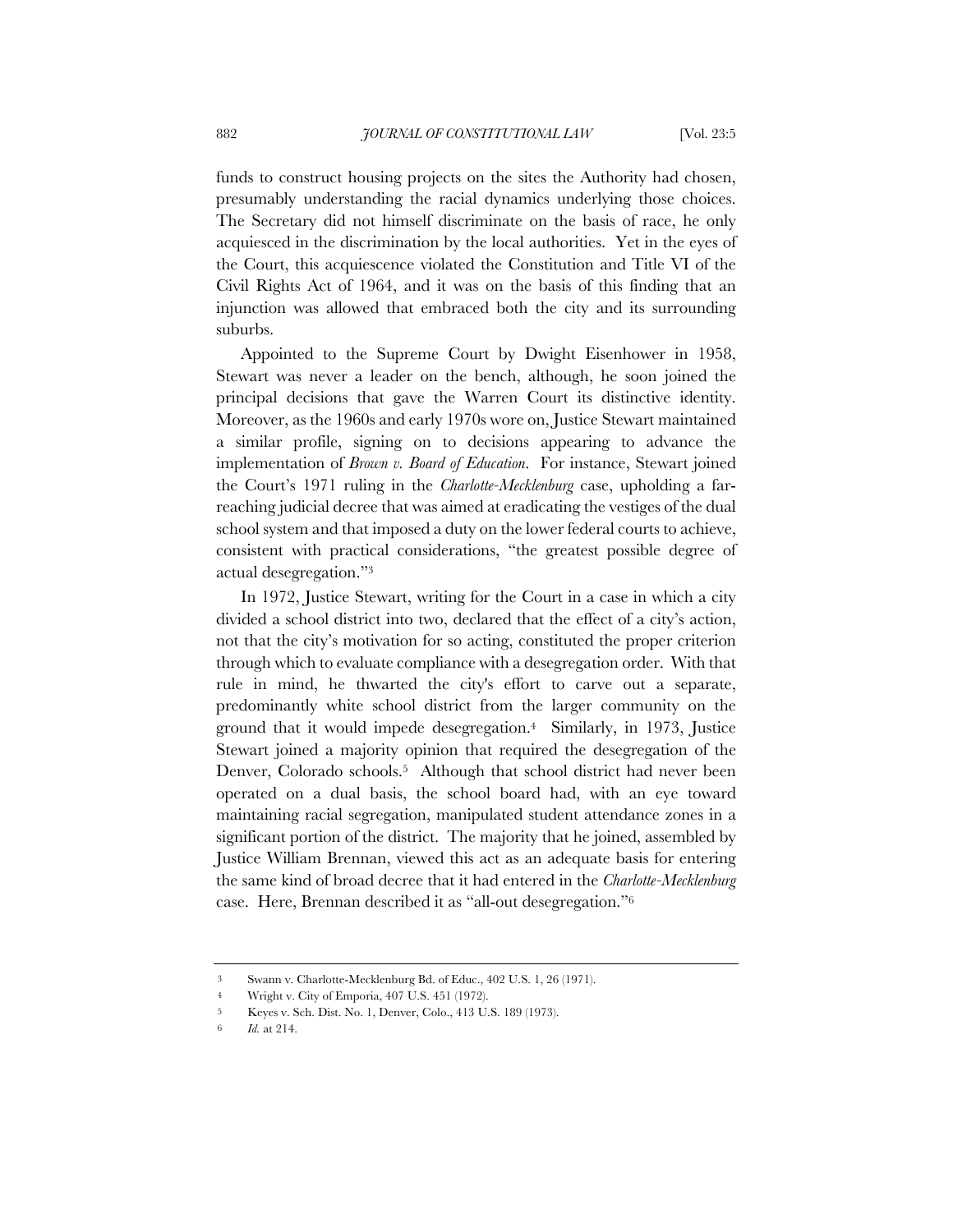The very next year, however, Justice Stewart reversed course when, in July 1974, the Court handed down its ruling in the Detroit school desegregation case.7 He then broke from Brennan, Marshall, Douglas, and White—all of whom dissented in that case—and provided the crucial fifth vote for the four Nixon appointees—Burger, Blackmun, Rehnquist, and Powell—in barring a metropolitan remedy—a desegregation plan that embraced the city and suburban schools (the Detroit metropolitan area). Although Stewart concurred in the judgment of the Court, he refused to join the opinion written by Chief Justice Burger. Instead, he wrote a separate concurrence and in that opinion invoked the authority of what he called "equity jurisdiction"8 and the narrow tailoring requirement. As Stewart reasoned, because the violations had occurred within Detroit, the remedy must be confined to Detroit.

As with *Gautreaux*, *Milliken v. Bradley* reached the Supreme Court before the lower courts had settled on the metropolitan remedy. In *Gautreaux*, the Supreme Court allowed the lower courts to formulate the appropriate remedy, though it explicitly contemplated and legitimated the entry of a decree against the Secretary of Housing and Urban Development that, in effect, reached beyond the bounds of the city of Chicago. Under that order, vouchers were to be issued to public housing residents then living in Chicago so that they could move to the surrounding suburbs. The majority did not take the same stance in *Milliken v. Bradley.* On the contrary, the majority in *Milliken* prevented the entry of any remedial order that would have embraced the surrounding, predominantly white, suburban school districts.

In order to highlight this contrast with *Gautreaux*, imagine that in *Milliken*  the parties had sought an injunction requiring the State of Michigan to redraw the school districts covering the larger Detroit metropolitan area, suburbs included, in such a way as to facilitate "all-out desegregation" (to use the formula of the Denver case) or "the greatest possible degree of actual desegregation" (to use the formula of the *Charlotte-Mecklenburg* case). The State of Michigan—already a party to the suit, represented by the Governor William Milliken—was fully vested with the authority to draw school district boundaries and was under no obligation under state law to confine those boundaries to the various political subdivisions of the State. In fact, the boundaries of school districts and political subdivisions often diverged. In drawing the boundaries of school districts, the State normally considered a

<sup>7</sup> Milliken v. Bradley, 418 U.S. 717 (1974).

Id. at 753 (Stewart, J., concurring).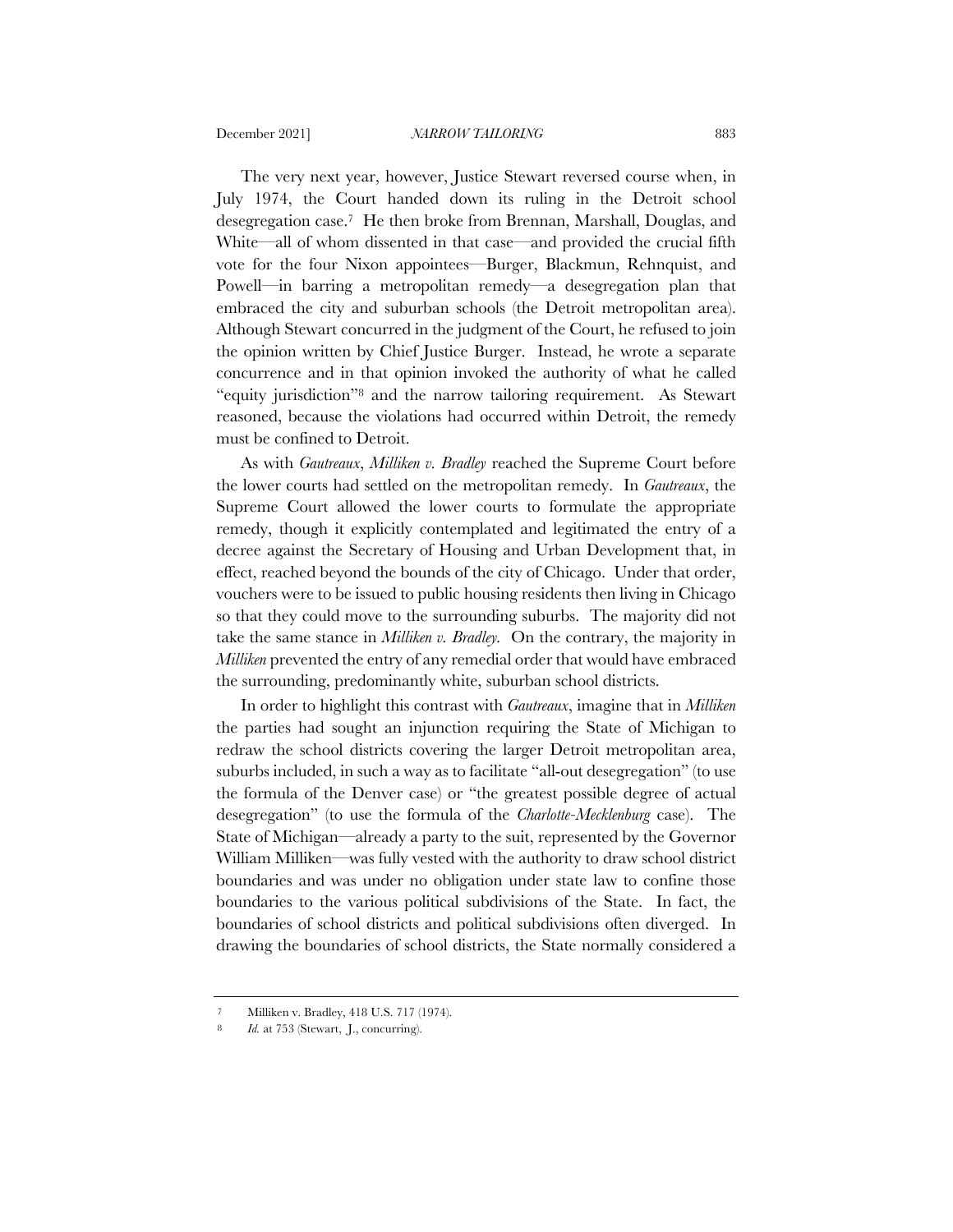whole host of factors, some concerning the distribution of school-aged children, others concerning financial considerations, and still others concerning the bounds of the various communities. Under the proposed decree, these considerations remain germane, but would have to be adjusted or modified to reflect the federal constitutional imperative of racial integration.

Consistent with well-established practice in school desegregation cases, the State of Michigan would in the first instance be given an opportunity to put forth a plan that would fulfill its constitutional obligation. Specifically, the plan would identify the geographic boundaries of the new proposed school districts consistent with the aim of achieving, in the terms of *Charlotte*-*Mecklenburg*, "the greatest possible degree of actual desegregation." As appellate courts often do, the Supreme Court could also set the parameters of the desegregation plan Michigan was to formulate and submit in the first instance to the district court. Specifically, the Supreme Court could require that the new districts be as geographically compact as possible, so as to minimize transportation to and from schools, which, in any event, should be no more than thirty minutes. The Court could also specifically require that the plan allow persons living within each school district to elect a school board to govern the district, and further provide that these boards be vested with the same power as local school boards now possess over curriculum, personnel, budget, and the construction of new schools.

Once the required plan was submitted by the State to the district court, that court would then hold a hearing to determine its adequacy. At this proceeding, all parties potentially affected by the proposal, including representatives of the old districts and various political subdivisions of the metropolitan area, would be allowed to participate. In the end, the district court would have to decide whether the plan is an effective and appropriately tailored instrument for eradicating the constitutional violation—the segregated pattern of student attendance in the Detroit metropolitan area.

Assuming the Supreme Court's ruling in *Milliken* barred the entry of such a decree, the question naturally arose in *Gautreaux* whether an analogous metropolitan remedy against the Secretary of Housing and Urban Development, this time to hold him accountable for his complicity in the wrongs that had occurred in Chicago, was permissible. Presenting the case for the Secretary at oral argument, Robert Bork, then Solicitor General, relied on *Milliken v. Bradley*, insisting that the metropolitan remedy sought in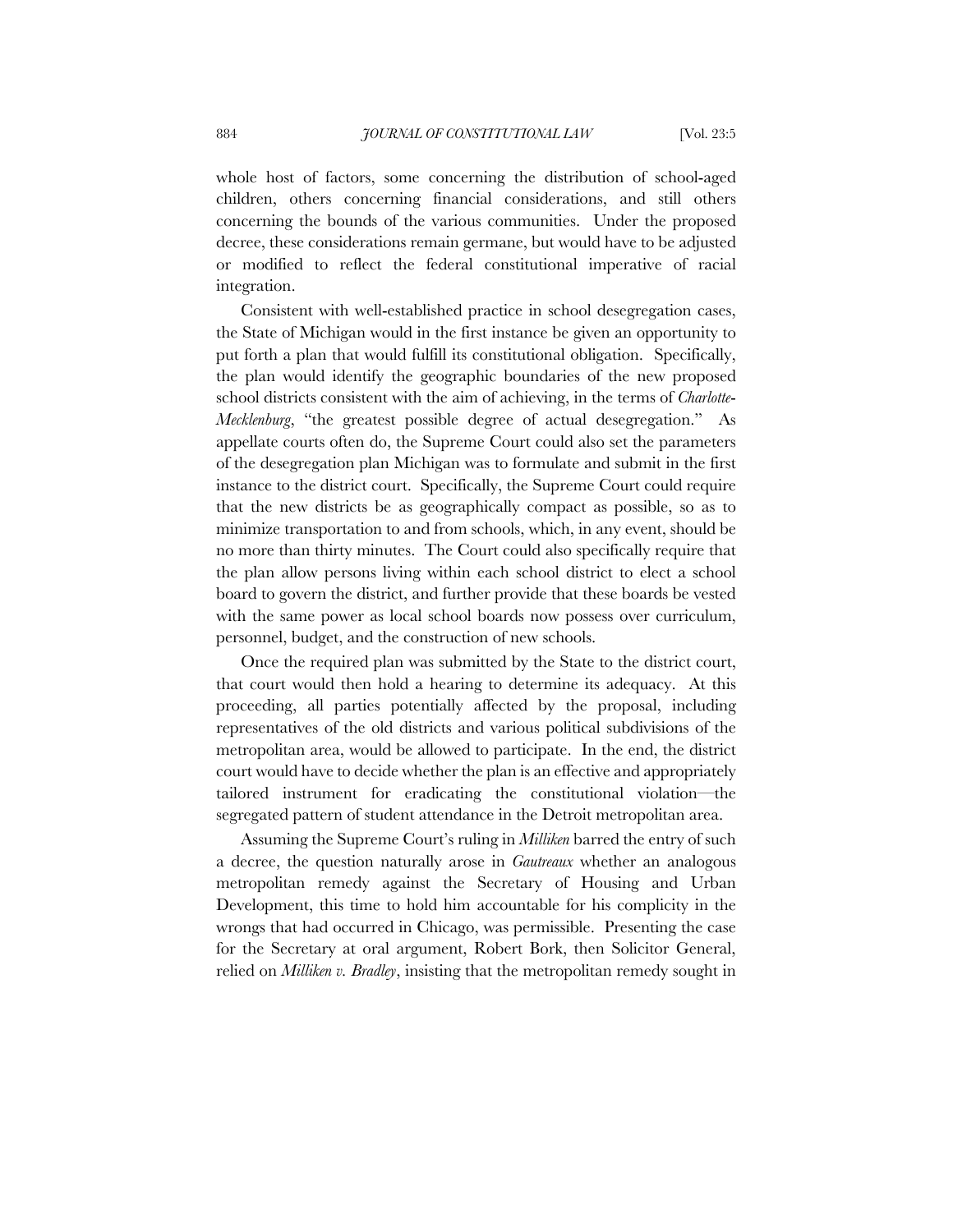*Gautreaux* against the Secretary, "no matter how gently it's gone about," would offend the value of "local autonomy" protected by *Milliken*.9

It is unusual for a Justice to quote in the body of an opinion a statement made by the Solicitor General in the heat of argument. In this instance, the literary device was used not as a gesture of respect. It seemed instead to have been deployed either to correct a widespread misapprehension or possibly to add emphasis to the point the Justice wished to make, for in the end, Stewart repudiated Bork's reading of *Milliken* and denied that *Milliken* was predicated on a desire to protect the value of local autonomy. In saying this, Justice Stewart spoke with special authority for he was the Court's crucial fifth vote responsible for the ruling in *Milliken*.

Admittedly, the other four who constituted the *Milliken* majority were represented by the Chief Justice's opinion—properly characterized as a plurality opinion—that emphasized the importance of local control in the field of education. Yet a metropolitan remedy along the lines I indicated but that was precluded by the majority in *Milliken* consisting of Stewart, Burger, Blackmun, Powell, and Rehnquist—would leave the governance of the public schools in the hands of locally elected school boards. Under the decree I imagined local autonomy would not have been threatened, only reconfigured. Localism would have been given a new face. Earlier the State of Michigan had drawn the boundaries of the school districts, and now the State was being asked to redraw them in a way that served a supervening and commanding federal constitutional purpose—"to achieve the greatest possible degree of actual desegregation."

In an attempt to differentiate the metropolitan remedy contemplated in these two cases—*Milliken v. Bradley* and *Gautreaux*—Stewart pointed to the different impact each would have had on existing units of local government. In *Gautreaux*, recipients of housing vouchers provided by the Secretary of Housing and Urban Development would have been able to move to a new town. The metropolitan remedy in *Milliken v. Bradley*, however, would have required a measure of government reorganization: redrawing the boundaries of the school districts covering the Detroit metropolitan area. Granted, this is a difference, and yet it is difficult to understand the significance of that difference. That is why the three *Milliken* dissenters who were still on the Court in 1976—Brennan, Marshall, and White (the fourth, Douglas, had already stepped down)—found it necessary to write a separate concurrence in *Gautreaux*. Although they joined Stewart's opinion, as did all the other

<sup>9</sup> *Gautreaux*, 425 U.S. at 300–01.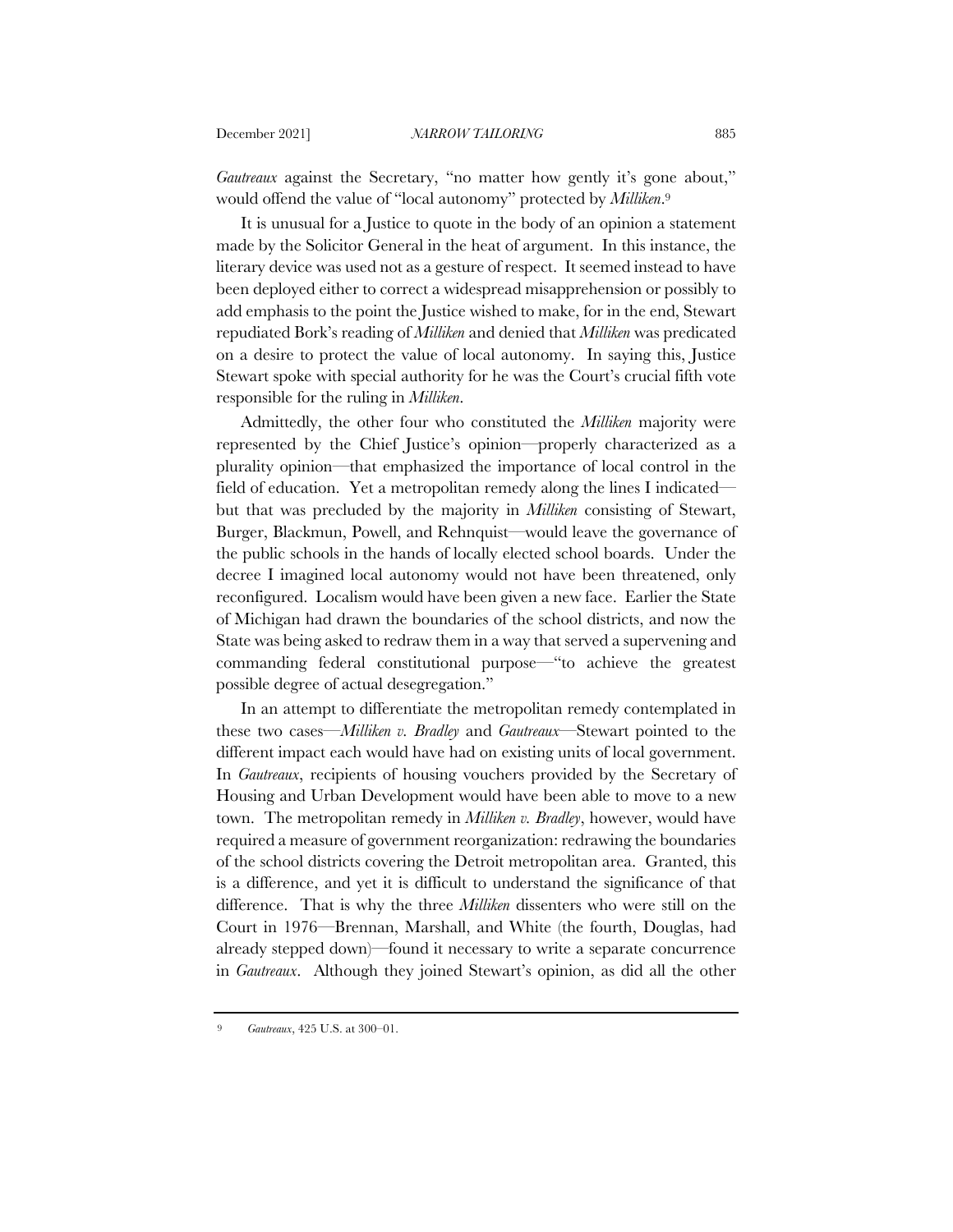Justices, they also indicated that they adhered to the views they had expressed in *Milliken v. Bradley*. The existing school district boundaries were once drawn by the State of Michigan and the State retained ample power to redraw them. For them, the existing boundaries possessed no sanctity. Nor can we find in the grab-bag of equity jurisprudence any principle that would attribute significance to Stewart's distinction. As Justice Stewart fully recognized in *Gautreaux*, although one principle requires that remedies be narrowly tailored, another requires that they be broad and effective.

In truth, the difference between Stewart's position in *Gautreaux* and his position in *Milliken* is best explained by his understanding of the constitutional wrong, not these warring tautologies drawn from equity jurisprudence. The *Gautreaux* Court deemed the Secretary of Housing and Urban Development complicit in the unconstitutional practice of situating public housing projects most likely to be used by Blacks in neighborhoods that were already Black or quickly becoming Black. Stewart conceived of the underlying violation by the Chicago Housing Authority in near-atomistic terms and then approved of a broad, ambitious remedy. He thus allowed—and here he spoke for a unanimous Court—the metropolitan remedy in *Gautreaux* on the theory that it was an appropriate, though strikingly ambitious, instrument for correcting that clear violation of equal protection by the Chicago Housing Authority. It provided a portion of the Black community required to live in these racially segregated housing projects with an opportunity to enhance their chance for upward mobility by moving to predominantly white, presumably upscale suburban communities.<sup>10</sup> Although the Chicago Housing Authority was charged and found guilty of perpetuating segregation based on race, the Secretary merely agreed to fund the housing projects and the Chicago Housing Authority's segregative action.

The *Milliken* violation was harder to pin down. It was not feasible to accuse the State of Michigan of intentionally drawing the existing school district boundaries on the basis of race—white children in one district, Black children in another. Its failure was essentially the failure of inaction: failure to redraw the district lines in a way that might account for shifting residential patterns and provide for integrated public education in the Detroit metropolitan area. As Justice Marshall aptly and passionately complained in dissent in *Milliken*, with an authority that only he possessed, this inaction prevented children from learning together, and then he added, ". . . unless

<sup>10</sup> *See generally* OWEN FISS, A WAY OUT: AMERICA'S GHETTOS AND THE LEGACY OF RACISM (2003).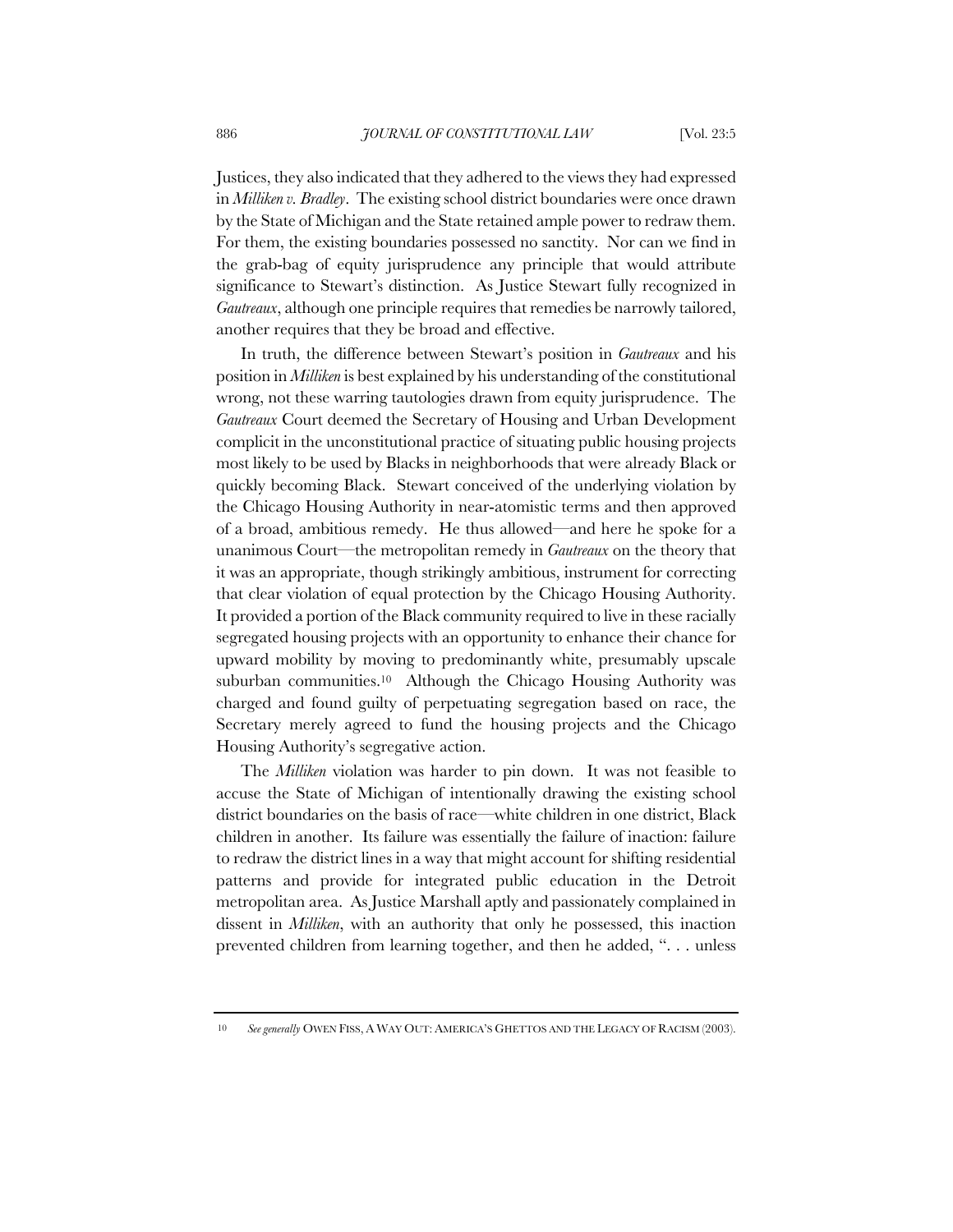our children begin to learn together, there is little hope that our people will ever learn to live together."11

In *Milliken* Stewart denied that the Constitution obligated the State to make these adjustments, even though the consequence was entirely foreseeable and avoidable: an increasingly all-Black school district for the city of Detroit, surrounded by predominantly white suburban school districts. For him, the mere fact of different racial compositions in contiguous districts did not itself imply or constitute a violation of the Equal Protection Clause. Admittedly, rigid adherence to the existing boundaries may have facilitated or enabled white flight from the city. But Stewart did not demand that Michigan correct it. For Stewart, a decree requiring such corrective action would be justifiable where the State of Michigan had "imposed, fostered, or encouraged" the demographic pattern of segregation in the public schools of the metropolitan area.12 He searched for a wrong by the State of Michigan that had the same atomistic quality as the wrong he later found to have been committed by the Chicago Housing Authority in *Gautreaux*.

The Detroit school board is an instrumentality of the State of Michigan. As such, the State can presumably be held accountable for the school board's wrongdoing within the Detroit school district. According to Justice Stewart, this wrongdoing of the Detroit board consisted of the "improper use of zoning and attendance patterns, optional-attendance areas, and building and site selection."13 By acquiescing in or failing to correct the local board's segregative actions, the State, much like the Secretary of Housing and Urban Development in *Gautreaux*, could have been deemed complicit in the wrongdoing within the Detroit school district. On this theory, the Court could have required the State of Michigan to stop those transgressions and even more, to take action that would eradicate the effects of such transgressions. But what, one may ask, are the consequences of these transgressions?

One year earlier, the Court, with the unqualified support of Stewart, held that similarly improper acts of segregation in part of the Denver school district warranted an order requiring "all-out desegregation" of the entire district. Writing for the Denver majority, Justice Brennan reasoned that going forward the improper segregative acts of the past cast doubt upon the integrity of the board's stated policy of assigning students to schools based on

<sup>11</sup> *Milliken*, 418 U.S. at 783 (Marshall, J., dissenting).

<sup>12</sup> *Id.* at 758 (Stewart, J., concurring).

<sup>13</sup> *Id.* at 753 (Stewart, J., concurring).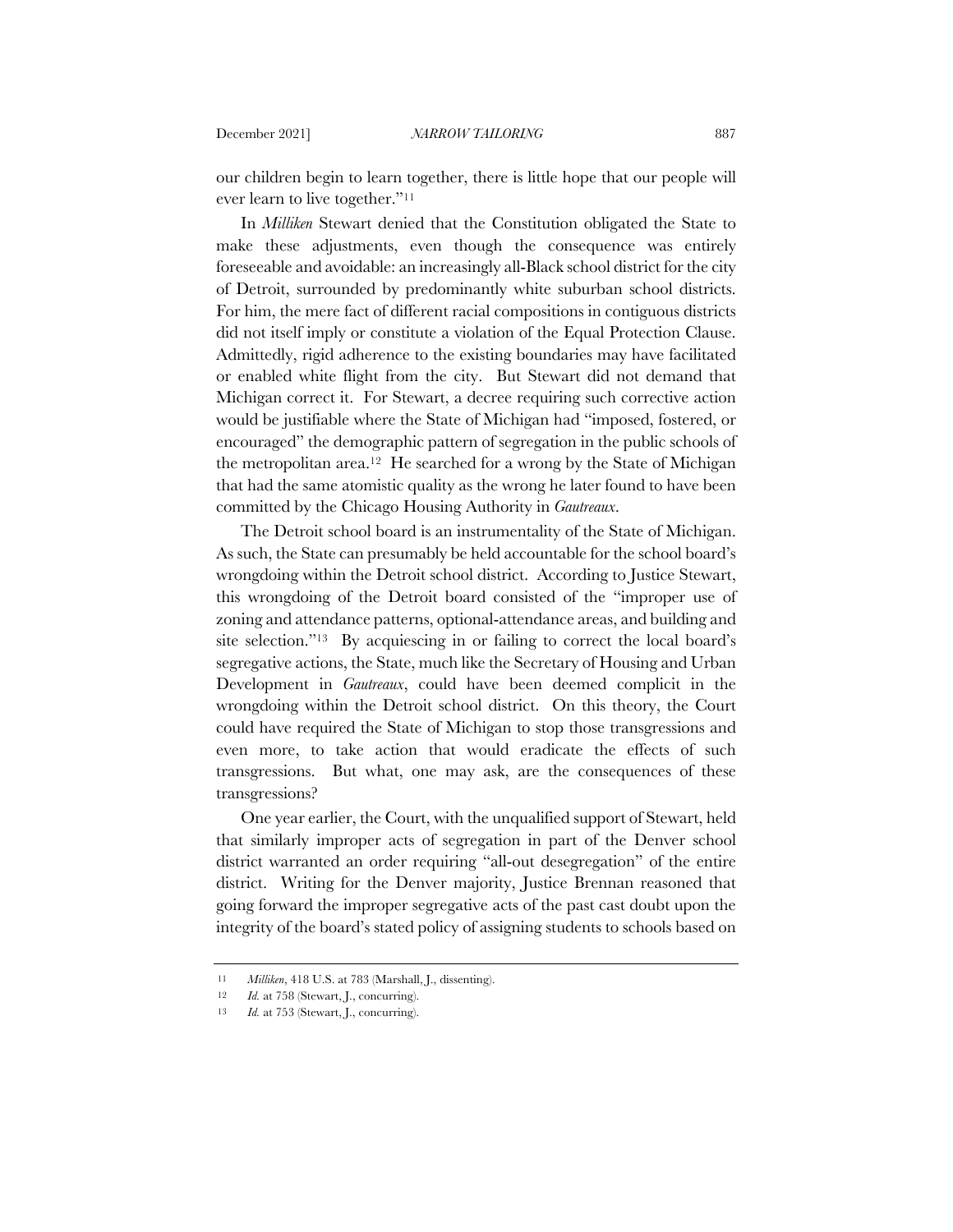their geographic proximity to a school. These past segregative acts also might well have had, Brennan reasoned, an effect on residential patterns throughout the school district. The causal assumptions upon which Brennan's theory rested were a bit of a stretch; in all likelihood the segregated residential patterns of Denver were attributable to a large complex of factors, many of which were unrelated to the past segregative acts of the school board. In the Denver case, Stewart was prepared to indulge them. He was not, however, similarly inclined in the Detroit case, where he broke from Brennan and the other three carry overs from the Warren Court—William Douglas, Thurgood Marshall, and Byron White.

In *Milliken*, Stewart justified his refusal to embrace the causal assumptions underlying the Denver decision because of one pivotal difference: *Milliken* dealt not with racially segregated neighborhoods within a single city, but an increasingly Black city surrounded by white suburbs. In a footnote specifically addressed to "My Brother Marshall," Stewart insisted that "segregative acts within the city alone cannot be presumed—and no factual showing was made that they do produce—an increase in the number of Negro students in the city as a whole."14 He then continued:

It is this essential fact of a predominantly Negro school population in Detroit—caused by unknown and perhaps unknowable factors such as in-migration, birth rates, economic changes, or the cumulation of private acts of racial fears—that accounts for the "growing core of Negro schools," a "core" that has grown to include virtually the entire city.15

Marshall and the others who followed him in dissent did not deny the multitude of causal factors that account for the shifting demographic pattern of the Detroit metropolitan area. The *Milliken* dissenters instead focused on student attendance patterns of the public schools, and were prepared to attribute a significant measure of responsibility to the State of Michigan for those patterns—Blacks in one set of schools (the city), whites in another (the suburbs). The responsibility of the State for these racial attendance patterns arose in part from the housing policies of various government agencies and other instrumentalities of the State of Michigan.16 More generally, the responsibility of the State could be attributed to its decision, in the face of shifting residential patterns, to make the boundaries of the Detroit school district coterminous with the city of Detroit and then to adhere to that

<sup>14</sup> *Id.* at 756 n.2 (emphasis omitted).

<sup>15</sup> *Id.*

<sup>16</sup> *See generally* RICHARD ROTHSTEIN, THE COLOR OF LAW: A FORGOTTEN HISTORY OF HOW OUR GOVERNMENT SEGREGATED AMERICA (2017).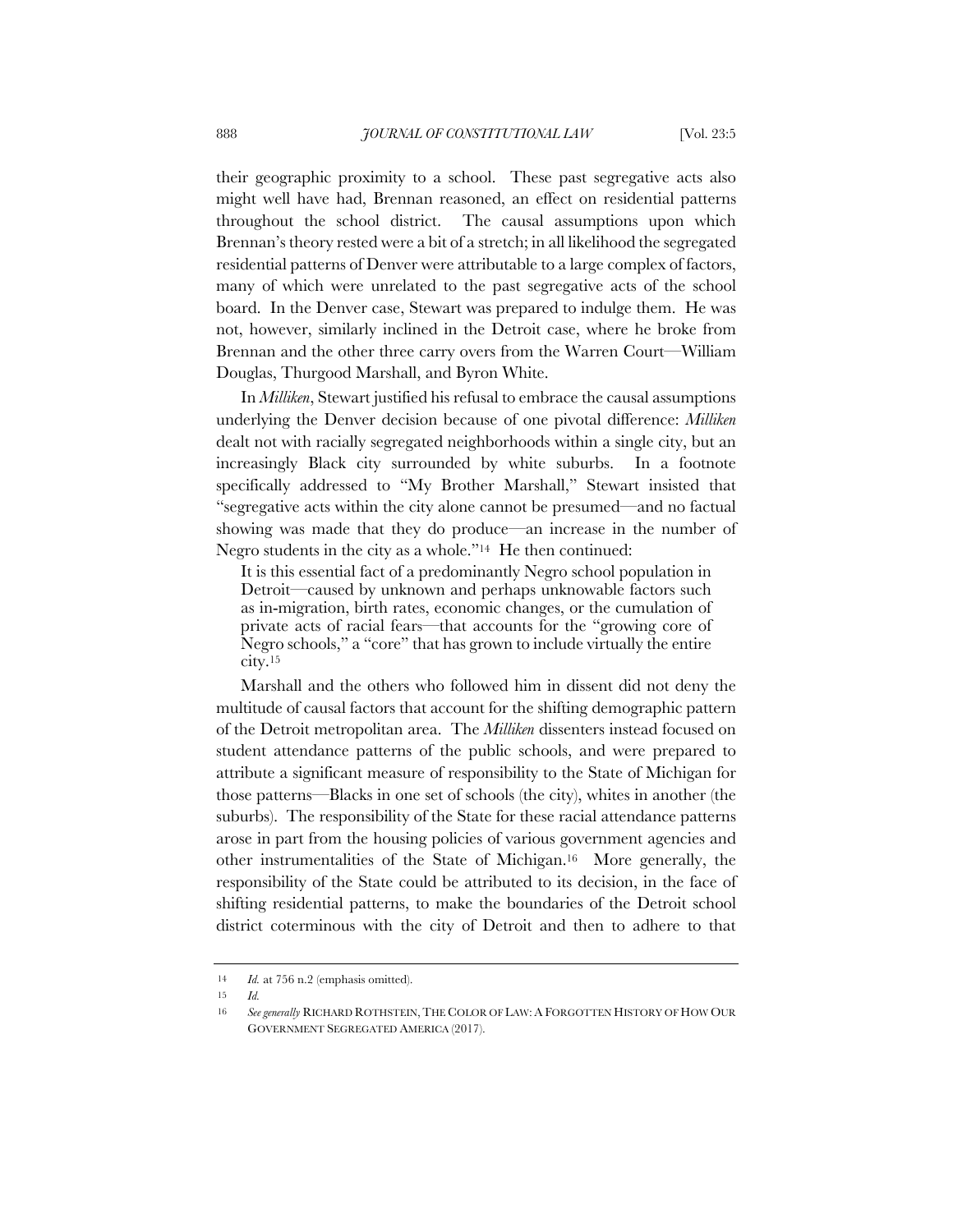decision knowing full well what would be the consequence of that decision racially segregated schools in the metropolitan area taken as a whole.17 Going further, one could say, as Thurgood Marshall and other dissenters well understood, that by rigidly adhering to the decision to make the boundaries of the Detroit school district coterminous with the boundaries of the municipality, the State endowed those families that had the necessary economic resources—disproportionately whites—with the power to avoid going to predominantly Black, inner-city schools. They only had to move to one of the many suburbs surrounding the city.

*Milliken v. Bradley* was no ordinary decision. It confined *Brown v. Board of Education* to a rule condemning segregated patterns of student attendance produced by racial assignments and it thus became a turning point in the history of school desegregation.<sup>18</sup> It constitutionalized the difference between de jure and so-called de facto segregation. It also greatly enhanced the saliency of the tailoring principle and at the same time revealed the vacuity of that principle. One of the Justices who was essential to the majority— Potter Stewart—filed a separate concurrence that focused on the tailoring principle and maintained that this principle was the basis of his decision. On closer inspection, however, it appears that his decision turned not on the instrumental character of the remedy being sought—is it narrow enough? but rather on a theory—advanced in a couple of sentences in one footnote of urban development, the meaning of equal protection, and the role of the judiciary in American society. Stewart refused to treat the demographic pattern of student attendance—Black students in one set of schools, whites in another—as a constitutional wrong.

# THE WORKINGS OF STRICT SCRUTINY

In 1975 William Douglas stepped down from the Court. He had dissented in *Milliken v. Bradley* in a way that repudiated the purported distinction between de facto and de jure school segregation, and emphasized the responsibility of the State for entirely foreseeable and avoidable consequences of its districting decisions on the racial pattern of student attendance. The year before, Douglas had taken a similar position in a

<sup>17</sup> In the 1973 Denver case, Justice Powell acknowledged the responsibility of the local school boards for the segregated attendance patterns in the district for this very reason. *Keyes*, 413 U.S. at 241 (1973) (Powell, J., concurring). A year later, in the Detroit case, he quietly abandoned that position and without comment joined the Chief Justice's opinion.

<sup>18</sup> *See generally* Myron Orfield, Milliken*,* Meredith*, and Metropolitan Segregation*, 62 U.C.L.A. L. Rev. 364 (2015).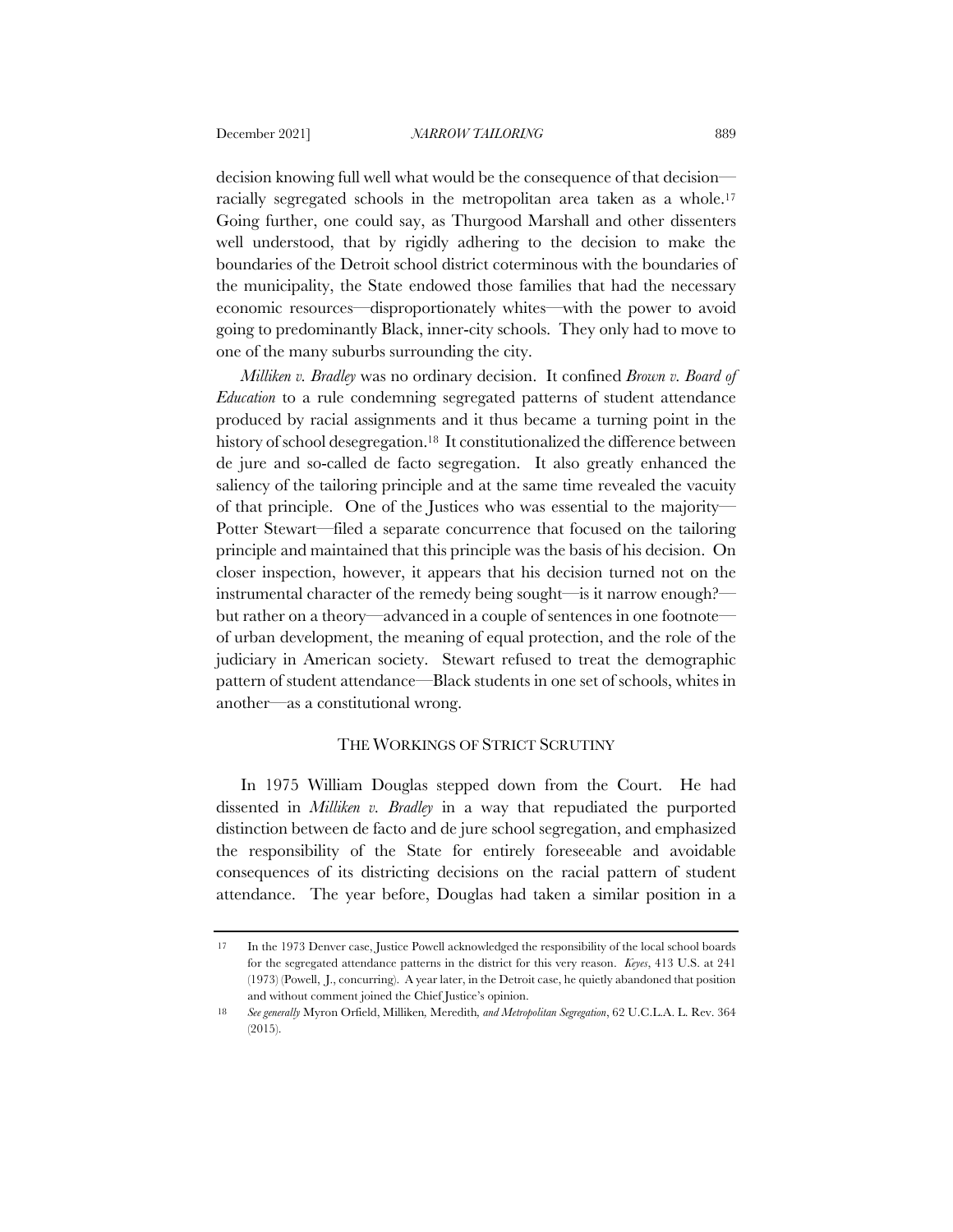separate concurrence in the Denver case, though he also joined Brennan's opinion for the Court. At the time of Justice Douglas's retirement, Gerald Ford, Nixon's vice president—and before that the leader of the Republican minority in the House of Representatives—was in the White House. Guided by Edward Levi, once the President of the University of Chicago, now Attorney General, Ford filled Douglas's seat with John Paul Stevens, a Republican who was then sitting on the Seventh Circuit. Stevens did not participate in *Gautreaux*.

The personnel changes on the Supreme Court during the 1970s were, to some degree, reflected in the outcome of *Milliken v. Bradley*, since all the Nixon appointees voted against allowing a metropolitan school desegregation remedy. The setback to the course of racial equality represented by that decision was soon reinforced and amplified by two decisions in 1976, not *Gautreaux,* which, in retrospect seemed like a miracle, but rather *Washington v. Davis* and *Rizzo v. Goode*. The first downgraded the disparate impact doctrine governing employment discrimination cases from a constitutional to a statutory rule.19 The other set aside a structural injunction aimed at protecting Blacks from abuses by the then-notorious Philadelphia Police Department.20

From 1974 onward, the Court was dominated by a group of Justices who were appointed by President Nixon, though, as already noted, one, Harry Blackmun, soon strayed and primarily aligned himself with Brennan and Marshall. The new conservative-leaning phalanx, however, was able to form alliances with more moderate and accommodating holdovers from the Warren Court, namely Potter Stewart and Byron White. Stewart provided the fifth vote in *Milliken*. Justice White wrote the majority opinion in *Washington v. Davis* and Stewart joined the essential sections of that opinion. Both joined Justice Rehnquist's opinion in *Rizzo v. Goode*.

Starting in the 1980s and continuing well into the twenty-first century, this more conservative wing of the Court was supplemented by the appointees of Presidents Ronald Reagan (1980-1986), George H. W. Bush (1986-1992), George W. Bush (2000-2008), and more recently Donald Trump (2016-2020). Of course, a number of these individuals who were appointed by Republican presidents went the way of Harry Blackmun. John Paul Stevens, for example, often sided with the liberal bloc, especially in the later years of his tenure. So did David Souter, who had been appointed by

<sup>19</sup> Washington v. Davis, 426 U.S. 229 (1976); *see* Owen Fiss, *The Accumulation of Disadvantages*, 106 CAL. L. REV. 1945 (2018).

<sup>20</sup> Rizzo v. Goode, 423 U.S. 362 (1976); *see* Owen Fiss, *Dombrowski*, 86 YALE L.J. 1103, 1154-61 (1977).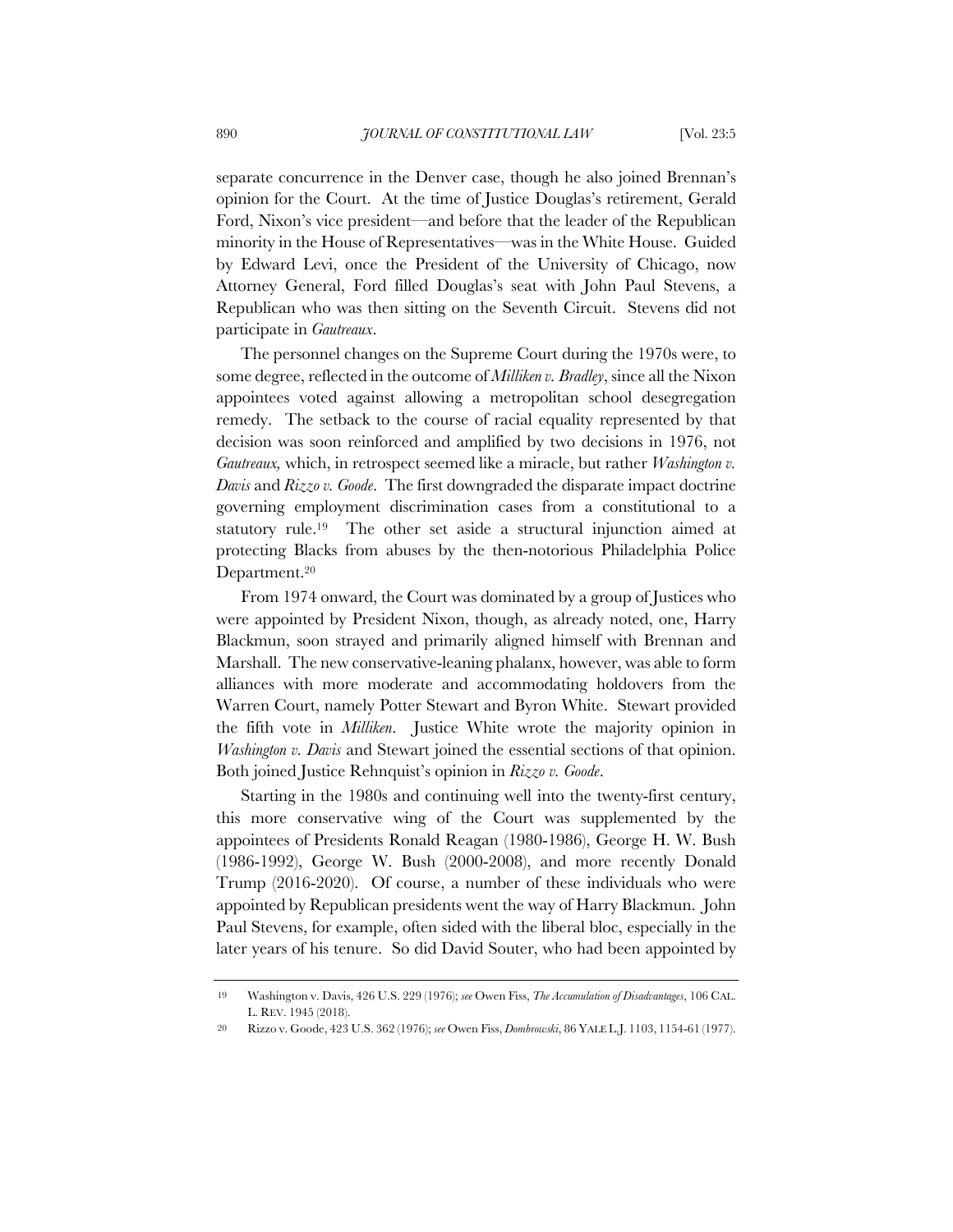the first President Bush. In the election of 1976, Jimmy Carter, a Democrat, beat Gerald Ford, but, through a quirk of history, no vacancies occurred during his presidency. Later, two Democratic Presidents, Bill Clinton (1992- 2000) and Barack Obama (2008-2016), made a number of appointments to the Supreme Court as well. These appointments were not, however, able to alter the fundamental shift in the Court's civil rights jurisprudence and to restore it to the point where it had been before the mid-1970s.

Even after the personnel change on the Court that occurred in the 1970s, the great civil rights acts of the 1960s remained on the books. They were enforced by lawsuits brought by personal victims, and now and then by litigation initiated by the Department of Justice. These statutes were supplemented by a number of enactments, principally the 1982 Amendments of the Voting Rights Act of 1965,<sup>21</sup> the Civil Rights Restoration Act of 1987,22 and the Civil Rights Act of 1991,23 all of which were enacted when Democrats controlled Congress. These measures did not, however, add significant dimensions to the Second Reconstruction or revitalize it in any meaningful sense. They sought only to correct the allegedly errant ways of the Republican-dominated Supreme Court on those occasions when Congress took issue with the Court's interpretation of the great civil rights acts of the 1960s and the doctrines to which those statutes gave rise. Notably, no statute was passed by Congress to transcend or modify the effect of the Court's decision in *Milliken v. Bradley—*to impose a higher standard on school boards than the Court construed the Constitution to impose.

In truth, the momentum of the Second Reconstruction during the phase of the Supreme Court's history that began in the mid-1970s was primarily maintained by state and local governments, and by various institutions of civil society, including the leading universities of the nation. Legally enforceable obligations to further racial justice had virtually been reduced to naught, certainly in the field of public education, and as a result the primary constitutional question facing the Supreme Court during the epoch that began in the mid-1970s was, and continues to be, one of permission: does the Equal Protection Clause allow the reconstructive measures that these institutions adopted?

In resolving this question, the Supreme Court has generally been guided by a legal test or heuristic—strict scrutiny. This test has been treated as more than an evidentiary rule calling for a searching, hard-nosed factual inquiry

<sup>21</sup> Voting Rights Act Amendments of 1982, Pub. L. No. 97-205, 96 Stat. 131 (1982).

<sup>22</sup> Civil Rights Restoration Act of 1987, Pub. L. No. 100-259, 102 Stat. 28 (1988).

<sup>23</sup> Civil Rights Act of 1991, Pub. L. No. 102-166, 105 Stat. 1070 (1991)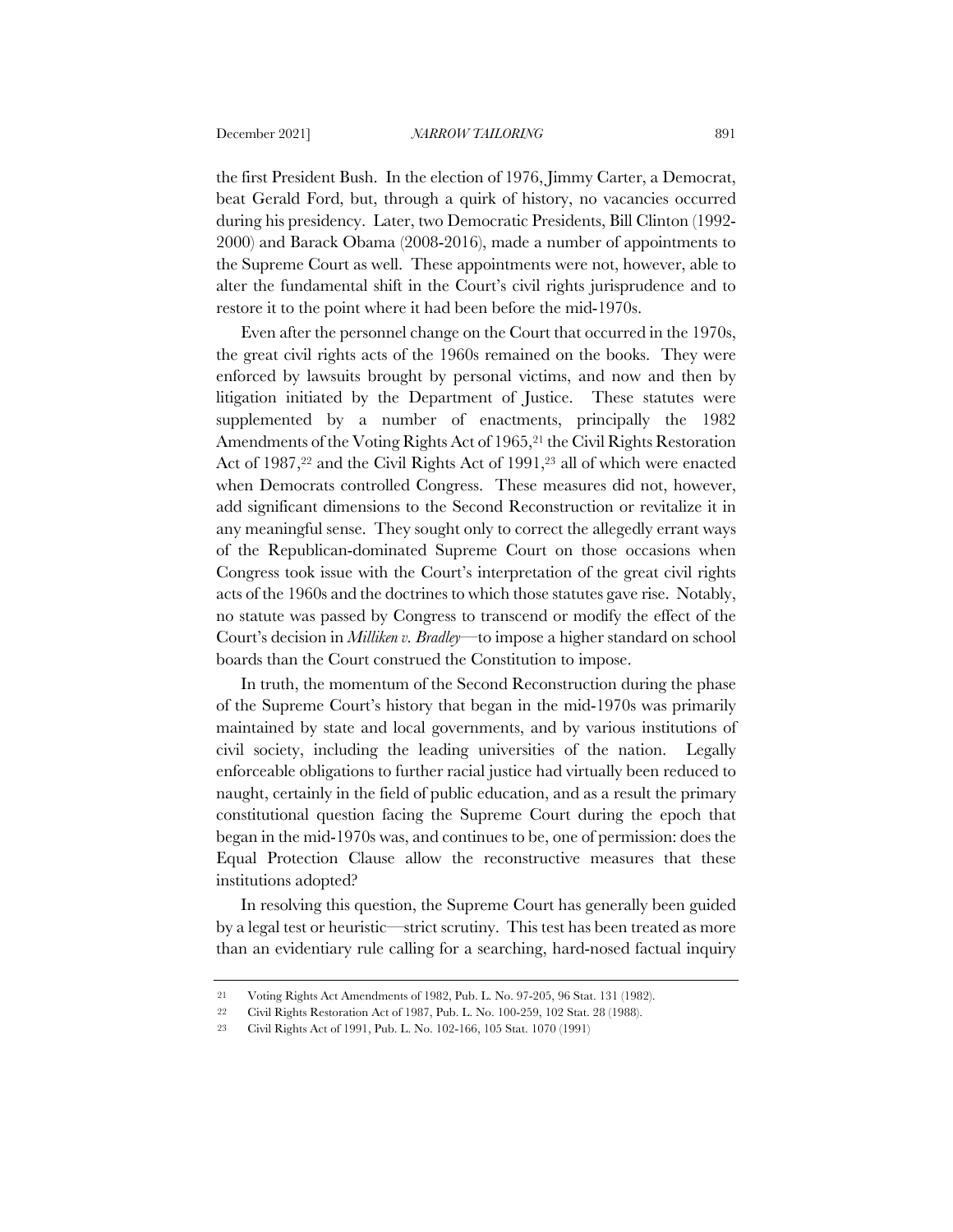to determine whether the particular measure before the Court benefited rather than disadvantaged Blacks. Rather, it has been used to determine whether a contested reconstructive measure—even if it can be assumed to improve the status of Blacks—is consistent with equal protection. Strict scrutiny has been used as a substantive, rather than evidentiary, test and as such required that the measure in question serve a compelling public purpose and be narrowly tailored to achieve that purpose. In this way, the narrow tailoring requirement found a new home. It became a component of strict scrutiny and turned out to be a favorite of Justice Anthony Kennedy.

Kennedy was appointed to the Court by President Reagan in February 1988 and, over the next thirty years on the bench, he invoked the narrow tailoring component of strict scrutiny in a wide variety of cases, including affirmative action<sup>24</sup> and electoral districting.<sup>25</sup> It allowed him to navigate between the warring factions that divided his colleagues and enabled him to appear as a centrist or moderate.26 To me, however, Kennedy's most revealing application of the narrow tailoring requirement occurred in the 2007 *Parents Involved* case,27 where he cast the decisive fifth vote to invalidate the modest desegregation plans that had been adopted by the Seattle and Louisville school districts. An examination of that ruling, and in particular Justice Kennedy's separate concurring opinion, will reveal the circumstances that gave narrow tailoring such great prominence in recent decades and how the Justice transformed it into a platform for advancing his own moralistic meanderings.

By the time *Parents Involved* reached the Supreme Court, *Brown v. Board of Education* had been thoroughly ravaged. After *Milliken v. Bradley*, it was no longer thought affirmatively to compel integration. Rather, it was viewed as a narrow prohibition on the use of race to segregate students. As a purely technical matter, *Milliken v. Bradley* addressed only the issue of metropolitan desegregation, but it was almost immediately understood to extend much further, defining the obligation of school boards acting within the bounds of their own districts.28 In legal terms, de jure segregation was unconstitutional

<sup>24</sup> *See, e.g.*, Fisher v. Univ. of Tex. at Austin, 570 U.S. 297 (2013); Fisher v. Univ. of Tex. at Austin, 136 S. Ct. 2198 (2016).

<sup>25</sup> *See, e.g.*, League of United Latin Am. Citizens v. Perry, 548 U.S. 399 (2006).

<sup>26</sup> *See, e.g.*, Reva B. Siegel, *From Colorblindness to Antibalkanization: An Emerging Ground of Decision in Race Equality Cases*, 120 YALE L.J. 1278 (2011).

<sup>27</sup> Parents Involved v. Seattle Sch. Dist. No. 1, 551 U.S. 701 (2007).

<sup>28</sup> On July 26, 1974, only days after *Milliken* was handed down, Judge Jack Weinstein, then managing the famous desegregation case concerning the Coney Island area of New York City, acknowledged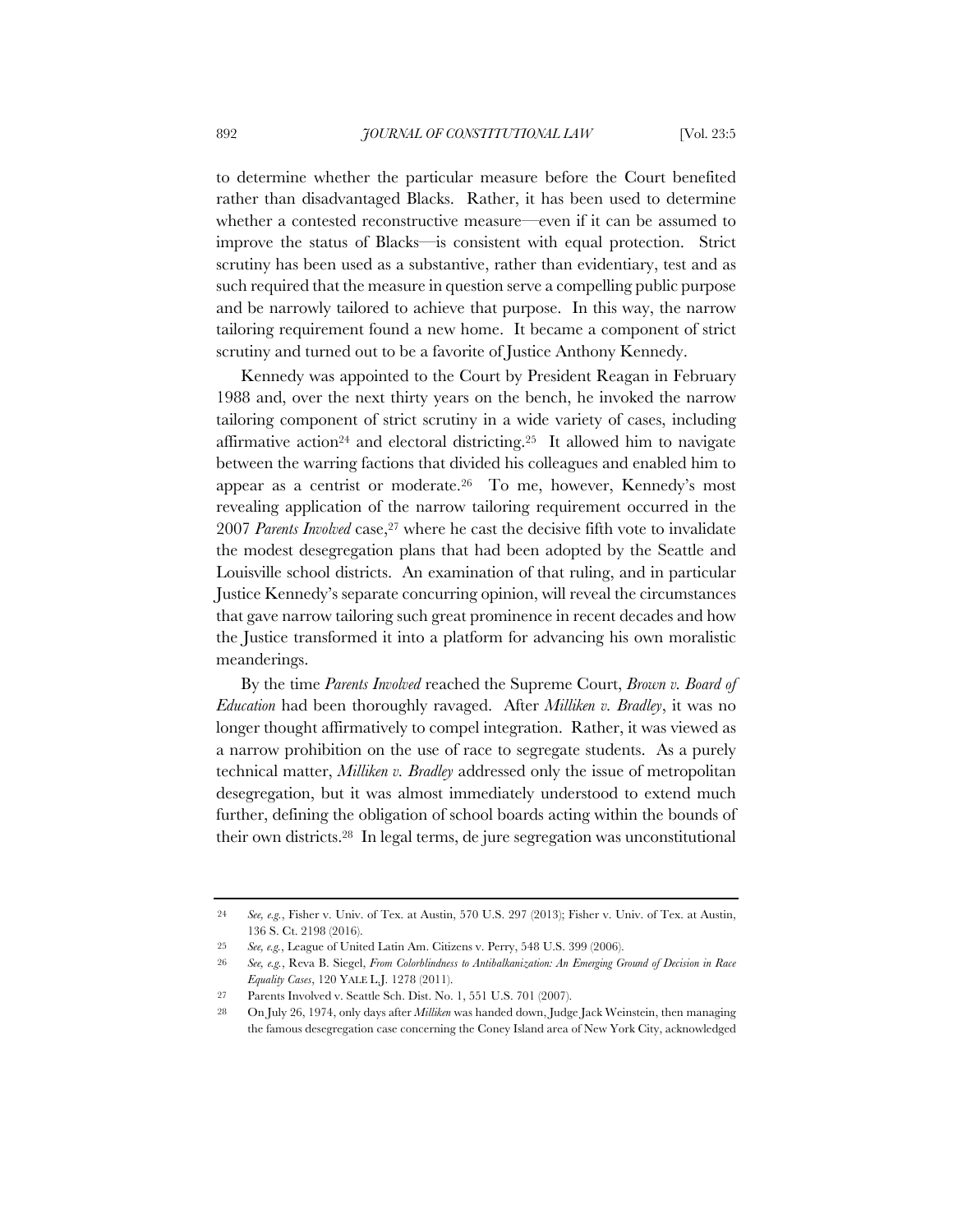and had to be stopped. Yet no such obligation was imposed on so-called de facto segregation—the racially segregated demographic pattern resulting from the assignment of students to schools in their neighborhoods in a district where the residential patterns are racially segregated.

Even after *Milliken v. Bradley*, the rulings in the Charlotte-Mecklenburg and Denver cases remained on the books. These two rulings condemned segregated patterns of student attendance resulting from a confluence of neighborhood school policies and residential segregation. One required, as we saw, "the greatest possible degree of actual desegregation," the other called for "all-out desegregation." These decisions assumed, however, that the segregated patterns of student attendance were vestiges of past racial assignments—the various schools were either endowed by the racial assignments with a racial identity or neighborhoods were formed by those assignments so as to create segregated residential patterns. But as time wore on, it became increasingly difficult, almost impossible, to view the demographic student attendance patterns—white students in one set of schools, Black students in another—as primarily a vestige of earlier, longprohibited racial assignments. The causal assumptions underlying such a characterization simply became untenable. As a result, by the 1990s, *Brown* was no longer seen as a vital source of a legally enforceable obligation to integrate public schools or, to use the *Charlotte-Mecklenburg* formula, to create "the greatest possible degree of actual desegregation."

Although *Milliken* and the decisions that followed in its wake diluted the force of *Brown*, they did not define the entire field of action for local school boards. These decisions determined what was required, not what was permissible. Local school boards were still free to try, as a matter of policy, to take steps that would avoid or at least minimize racially segregated patterns of student attendance. As with any policy decision, local school boards were hemmed in by practical necessities and the vicissitudes of politics. Nonetheless, some, like those in Seattle and Louisville, forged ahead, doing what they could to integrate their schools.

As a general matter, the Seattle and Louisville school boards assigned students to schools on the basis of their residence. Given the racial character of these cities' residential patterns, it was no surprise that the neighborhood school assignment policy produced racially segregated patterns of student attendance. That in turn led these two school boards to institute a transfer

the great significance of that decision for the law of school desegregation. Hart v. Cmty. Sch. Bd., 383 F. Supp. 769 (E.D.N.Y. 1974).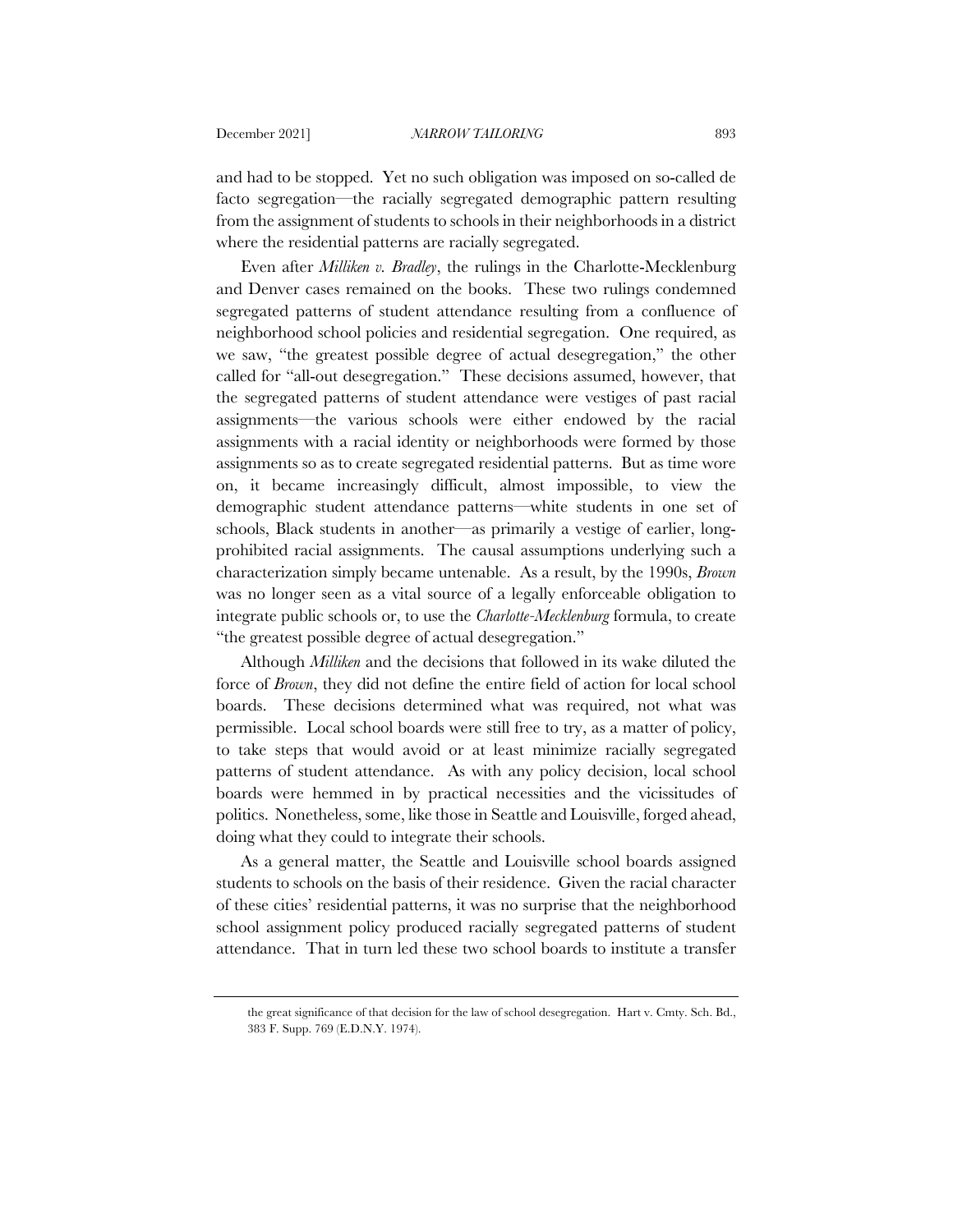program—the point of contention in *Parents Involved*—that might, to a modest degree, enhance the possibility of racial integration. Under this program white students would be given a priority in transferring to predominantly Black schools and Black students would be given a priority in transferring to predominantly white schools.

Under the terms of this transfer program, the right to transfer depended on the availability of space in the receiving school. If the number of students applying for those openings exceeded the number of available seats, priority was given first to applicants with a sibling in the receiving school; then to applicants who lived closest to the receiving school; and finally to those applicants who would be considered a racial minority in the receiving school. Application of this third transfer criterion required knowledge of the applicant's race and the receiving school's racial composition. Since this information was used to allocate a scarce opportunity, the prevailing Supreme Court doctrine required assessment under strict scrutiny.

Chief Justice Roberts announced the Court's decision invalidating the Seattle/Louisville transfer program. Only three other Justices—Antonin Scalia, Clarence Thomas, and Samuel Alito—joined the opinion Roberts filed to support the Court's ruling. In this opinion, the Chief Justice first addressed whether the transfer program served a compelling public purpose. In so doing, he came to a remarkable conclusion: forget whether school integration is compelling, it is not even legitimate. In expressing that view, Roberts employed a literary device unworthy of a Chief Justice of the United States. Instead of speaking of integration or "actual desegregation," he referred to "racial balance."29 This term had been employed in the 1960s and 1970s, mostly in political circles, by the critics of *Brown v. Board of Education*, who sought to confine that decision to its narrowest possible compass and reduce it to a ban on racial assignments. As those critics proclaimed, *Brown* prohibited segregation but did not require integration.

Justice Kennedy saw through Chief Justice Roberts's rhetorical strategy. In a separate concurrence, Kennedy openly spoke of integration and "racial isolation," a term first introduced by the United States Commission on Civil Rights in the mid-1960s during the debates over the legality of de facto segregation.30 The opening of Kennedy's opinion was remarkably bold: he declared that the Chief Justice was "profoundly mistaken" in his belief that school integration is not even a legitimate, let alone compelling, public

<sup>29</sup> *Parents Involved*, 551 U.S. at 726.

<sup>30</sup> 1 U.S. COMM'N ON CIV. RTS., RACIAL ISOLATION IN THE PUBLIC SCHOOLS at v (1967).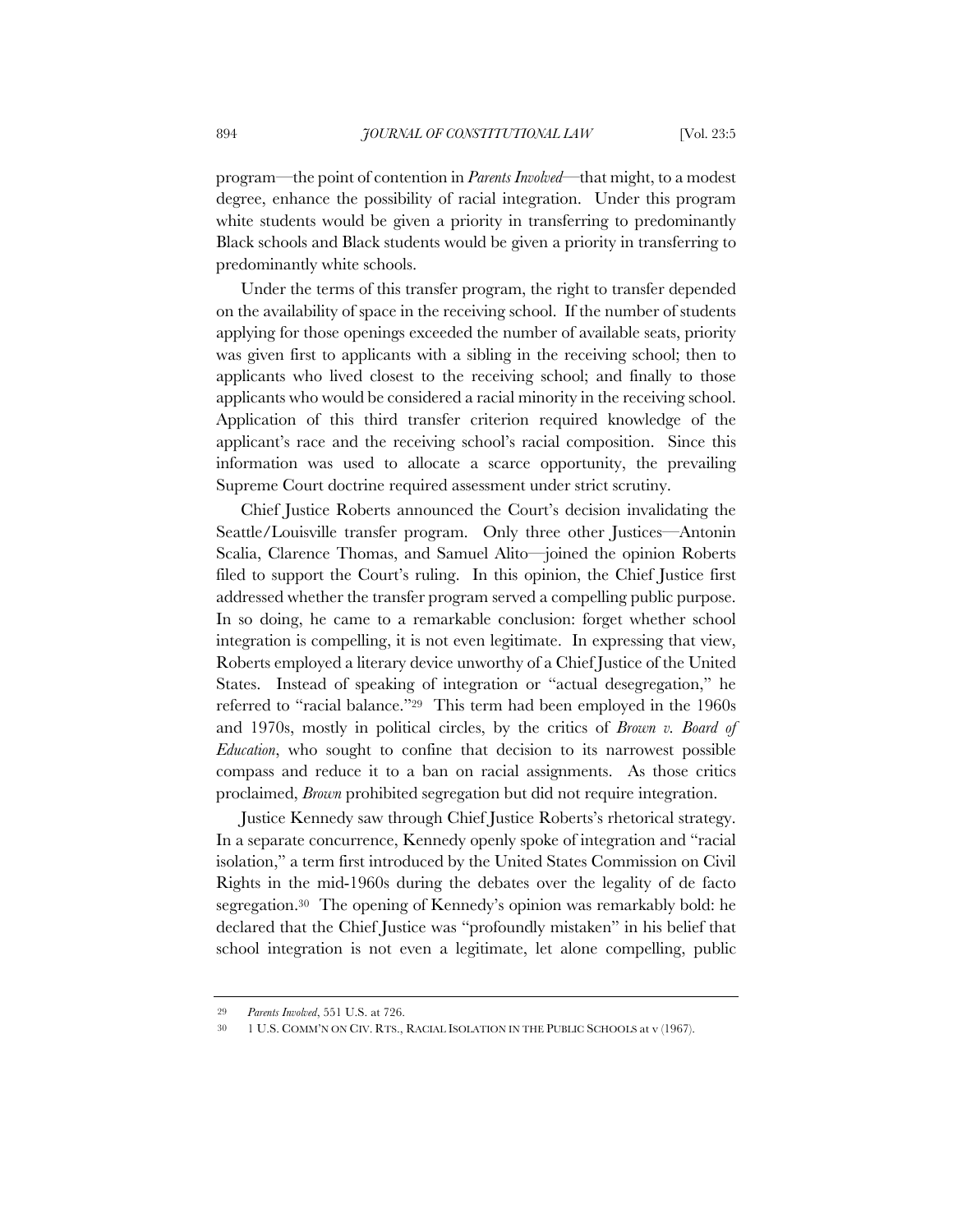purpose.31 This enabled Justice Kennedy to frame his application of strict scrutiny as it should have been framed—by openly acknowledging the importance, indeed the urgency, of Black and white students attending school together and the constitutional source of his belief. As he put it in the closing movement of his opinion: "This Nation has a moral and ethical obligation to fulfill its historic commitment to creating an integrated society that ensures equal opportunity for all of its children."32

Given this belief, Kennedy felt the need to address the distinction between de facto and de jure segregation. Although he endorsed that distinction, his reason for doing so did not in any way undermine his conviction that school integration or the elimination of racial isolation is a compelling public purpose. Kennedy acknowledged that segregation produced by racial assignments and segregation produced by a neighborhood school plan in districts with racially segregated neighborhoods affect the lives of children attending these schools in nearly identical ways. Yet he feared that condemning de facto segregation as a constitutional matter—and thus abolishing the legal distinction between it and de jure segregation—would, in effect, put the judiciary at the forefront of a massive reconstructive endeavor: making certain that we have not white schools, not Black schools, but just schools. Such an enlargement of judicial authority would, Kennedy concluded, offend his understanding of the judiciary's proper role in a democracy or, put differently, violate Separation of Powers principles.

In the end, Justice Kennedy refused to condemn school segregation taken as a demographic pattern as violative of the Equal Protection Clause. He was prepared, however, to recognize integration, or the eradication of de facto segregation and racial isolation (to use the legalistic circumlocutions), as a legitimate, indeed compelling, purpose. What's more, he seemed to welcome remedial action to further that purpose by the more political branches of government, local and federal. Everything turned on the means chosen.

In his *Parents Involved* concurrence, Kennedy specifically endorsed the right of the school board to adjust geographic attendance zones in such a way as to increase racial integration.33 He also explicitly approved of the practice of locating new schools at sites that would serve the same end. In these instances, the school boards would be very much aware of the impact that

<sup>31</sup> *Parents Involved*, 551 U.S. at 788 (Kennedy, J., concurring).

<sup>32</sup> *Id.* at 797 (Kennedy, J., concurring).

<sup>33</sup> *Id.* at 787-88 (Kennedy, J., concurring).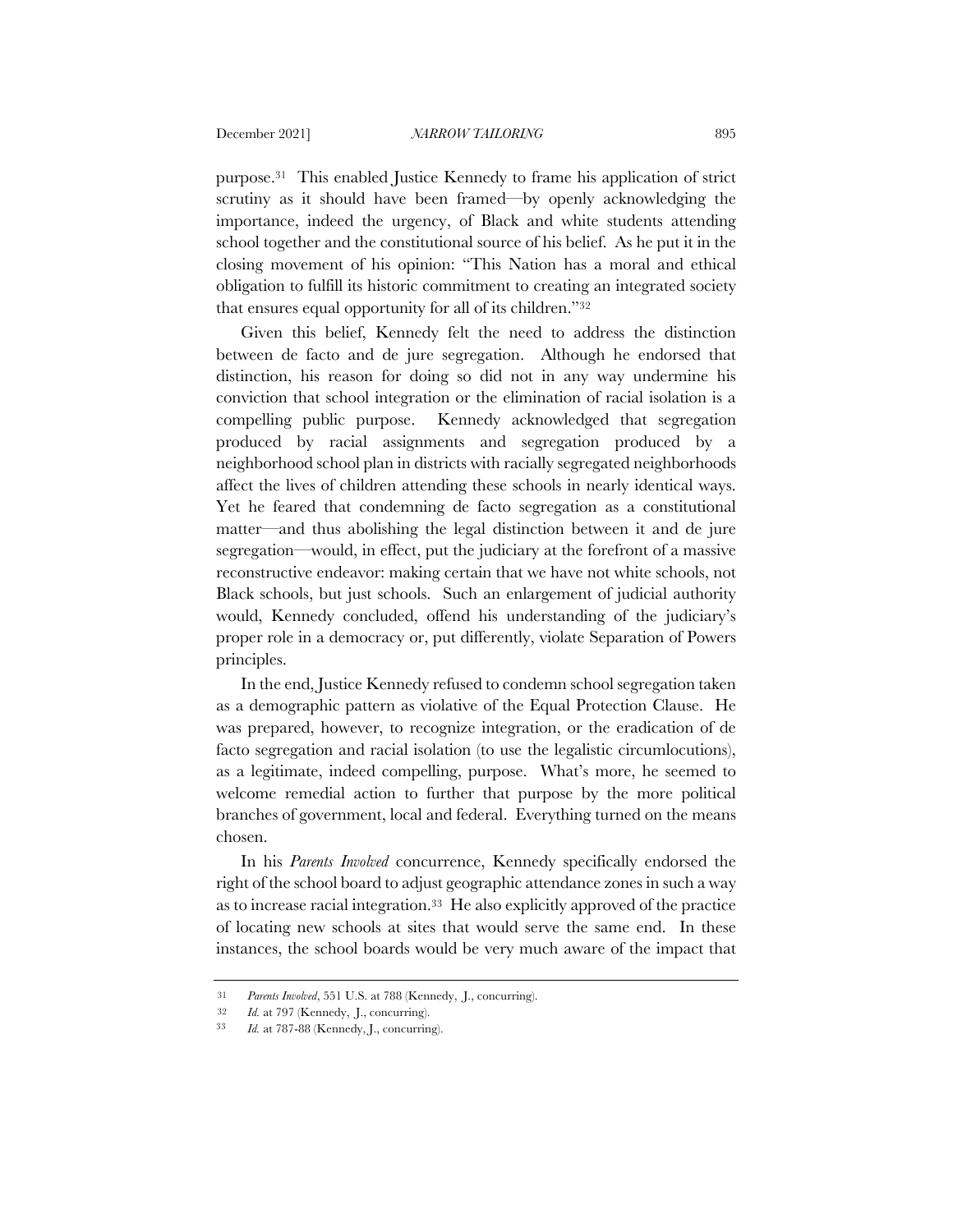their decisions would have on the racial make-up of the student body choices would be made based on the racial composition of the district's various neighborhoods. In this way, race would be used, but not as a criterion for allocating a scarce opportunity to one individual as opposed to another. These integrative strategies would not entail racial classifications as that term is ordinarily understood. Accordingly, Kennedy found these particular methods of achieving integration entirely unobjectionable, not even subject to strict scrutiny. He rejected the notion that the state must be colorblind or that any measure predicated on an assessment of its impact on racial groups is especially suspicious.

On the other hand, Justice Kennedy put the Seattle/Louisville transfer program at issue in *Parents Involved* in another category. Because it classified individuals on the basis of race and then allocated scarce opportunities in accordance with these classifications, it should be subject, he felt, to strict scrutiny. As such, the transfer program could only be upheld if it was narrowly tailored and, in the end, Kennedy concluded that, because it employed racial classifications, it failed to satisfy the narrow tailoring component of strict scrutiny. The transfer program gave a Black applicant priority over a white applicant when both sought to transfer to a predominantly white school or gave a white applicant priority over a Black applicant when both sought to transfer to a predominantly Black school. For this reason, Kennedy provided the decisive fifth vote against the transfer program, effectively invalidating it as a matter of law.

Justice Kennedy thus used the presence of a racial classification in the Seattle/Louisville transfer program for two distinct purposes: first, to trigger strict scrutiny and second, to invalidate the program on the grounds that it was not narrowly tailored. In a number of instances, Kennedy justified on largely pragmatic grounds the rule making the presence of racial classifications into a trigger for strict scrutiny: racial classifications enhanced divisiveness and therefore, according to Kennedy, any measure that employed them, even if it improves the status of Blacks, should be strictly scrutinized.34 In *Parents Involved*, Kennedy went one step further and relied a moral objection to racial classifications as the ground for invalidating the Seattle/Louisville transfer program under the narrow tailoring component of strict scrutiny. As he there put it, the use of race in the Seattle/Louisville transfer program reduces individual applicants to "racial chits valued and

<sup>34</sup> *See, e.g.*, Grutter v. Bollinger, 539 U.S. 306, 388 (2003) (Kennedy, J., dissenting)*. See also* Siegel, *supra* note 26.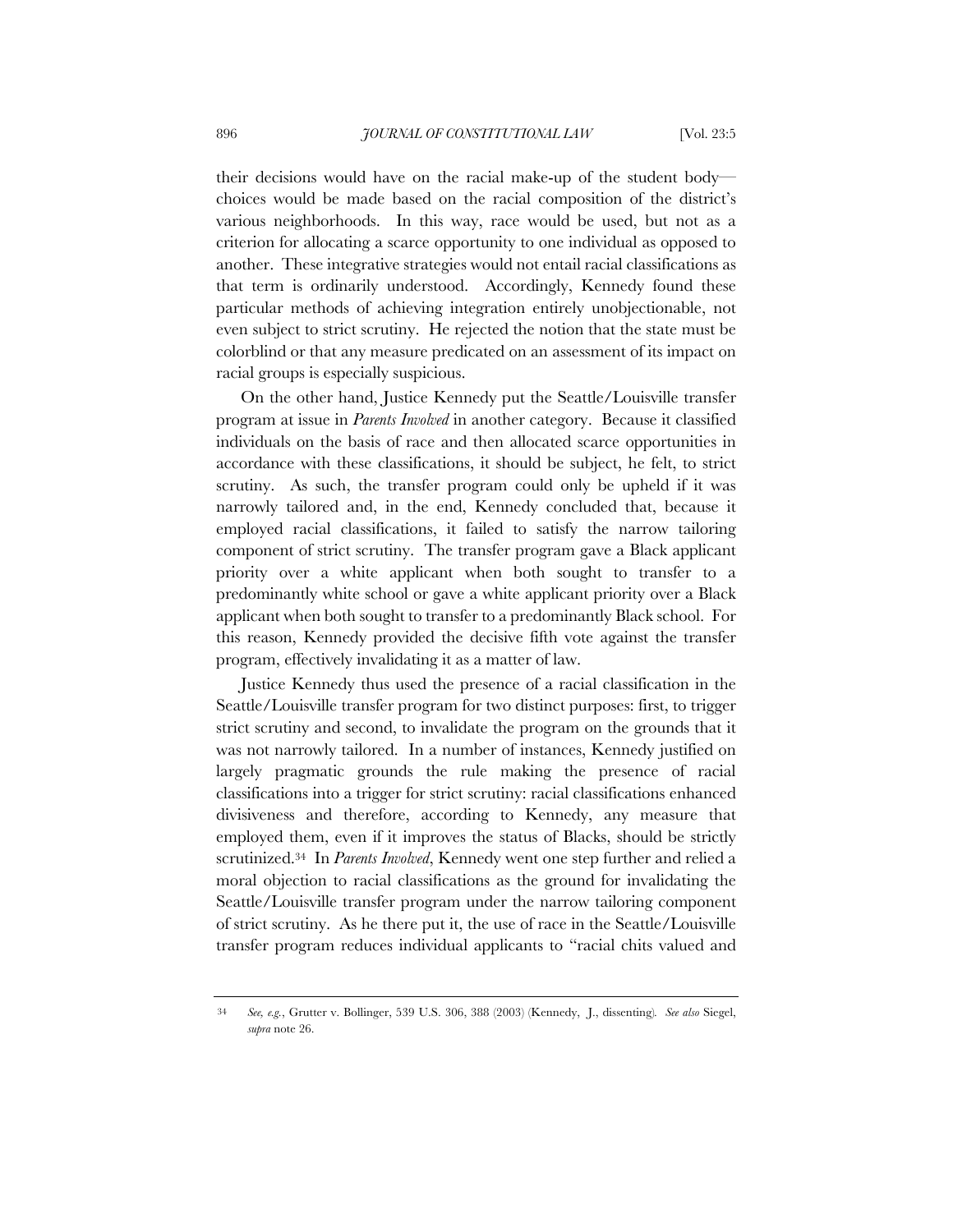traded according to one school's supply and another's demand."35 Such "race typing" of individuals by a state agency was, Kennedy concluded in the decisive turn of his *Parent's Involved* analysis, "inconsistent with the dignity of individuals in our society."36

The language Justice Kennedy used to describe the workings of the Seattle/Louisville transfer program—"race typing," reducing individuals to "racial chits," and having school authorities abide by a strange law of "supply" and "demand"—is indeed captivating. Yet it seems exaggerated. Identifying an individual's race as white or Black is sometimes challenging, especially in modern times, as the rate of marriage between whites and Blacks increases. But categorizing individuals on the basis of their race is a common practice of school administrators and often occurs in government surveys like the United States Census. Justice Kennedy has never insisted on colorblindness in an epistemological sense.

Admittedly, practical consequences flow from the racial classifications called for by the contested transfer program, but they hardly reduce applicants who wish to transfer to "racial chits," no more than the feature of the transfer program that creates a preference for those applicants who have a sibling in the receiving school reduces the individuals subject to that rule to "chits" of another variety. No one would be demeaned by using race as an allocative criterion in administering the transfer program. It would be well understood that school authorities are simply gathering information necessary to enhance the integrated character of the educational program they offered. In so doing, they would not be responding to a watered-down version of the law of supply and demand that ordinarily governs economic transactions; they would only be passing over those applicants whose transfer would not further the goal of promoting racial integration in their schools.

Four Justices dissented. Two—Ruth Bader Ginsburg and Stephen Breyer—were appointed to the Court by a Democrat, Bill Clinton. A third—David Souter—owed his appointment to a Republican president, George W. H. Bush. The fourth—John Paul Stevens—had been appointed by yet another Republican president, Gerald Ford. Breyer's opinion, which the other three Justices joined, became the principal dissent. Surprisingly, Breyer did not express, in any clear and obvious way, qualms about Kennedy's morally charged description of the Seattle/Louisville transfer program. In fact, Breyer seemed to concede that denying transfer

<sup>35</sup> *Parents Involved*, 551 U.S. at 798 (Kennedy, J., concurring).

<sup>36</sup> *Id.* at 797.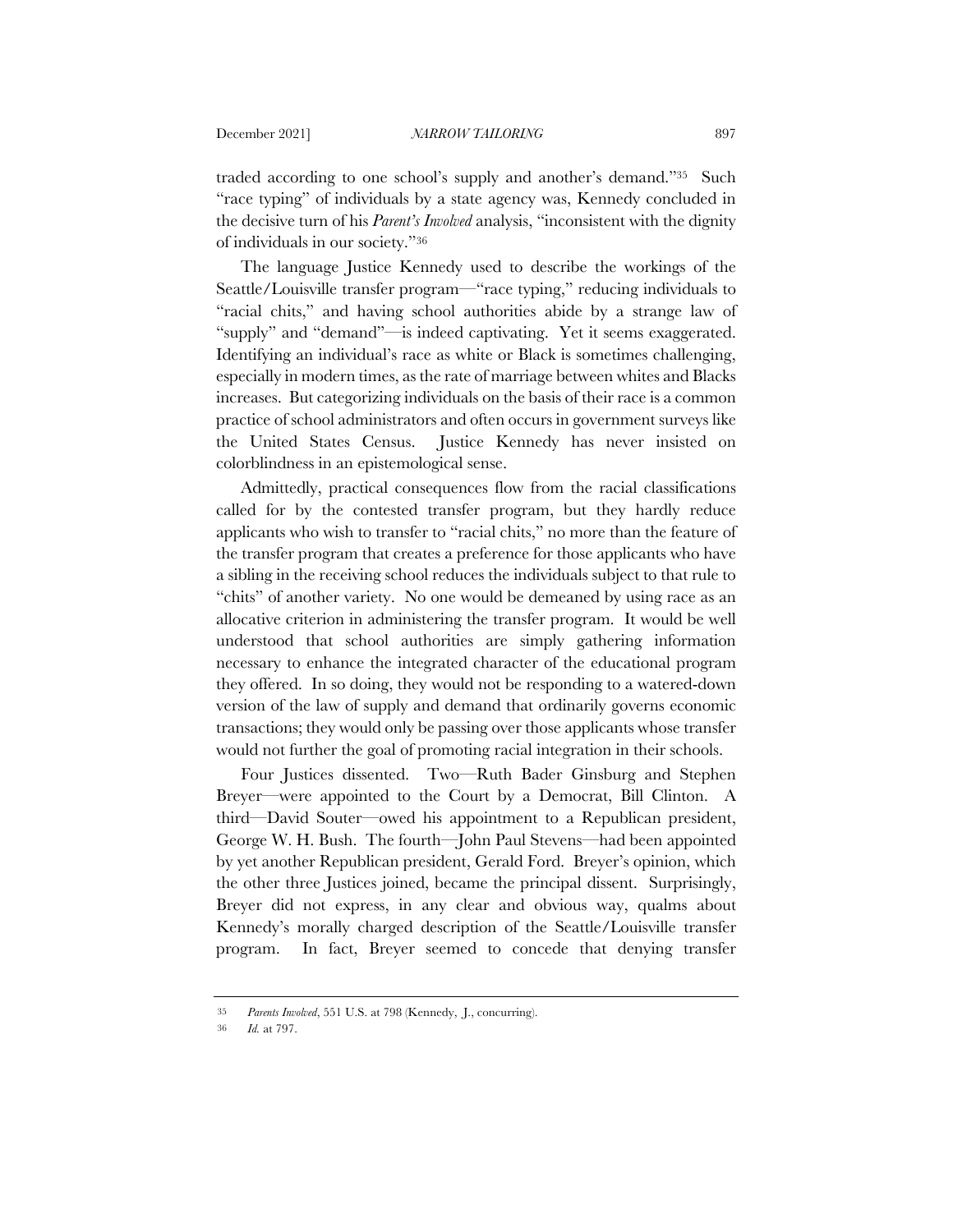applications on the basis of race in the way Seattle and Louisville contemplated would inflict a harm on society and perhaps on the individuals who might have applied for a transfer—he called it a "cost."37

In the end, Breyer concluded that this harm was dwarfed by the harms that the school authorities were trying to counter by increasing the integrated character of the education they offered. Although Breyer's dissent is exceedingly long (nearly eighty pages), his discussion of Justice Kennedy's objection to the Seattle/Louisville transfer program essentially consists of two sentences (interrupted only by a page reference to the nub of Kennedy's discussion): "This is not to deny that there is a cost in applying 'a statemandated racial label.' But that cost does not approach, in degree or in kind, the terrible harms of slavery, the resulting caste system, and the 80 years of legal racial segregation."38 The reader is left to draw his or her own conclusion about the balance of costs and benefits.

In couching his response to Kennedy in these terms, Breyer seems to have ignored the fact that Kennedy was not making a general ethical claim about the balance of costs and benefits. Rather, Kennedy was pinning his dignitybased objection to the transfer program on the narrow tailoring requirement, which is governed by a distinctive internal logic. In the context of strict scrutiny, narrow tailoring does no more than restrict the means used to achieve a compelling public purpose; it demands that the means chosen by the government be necessary to the attainment of the compelling public purpose. Faithful to the instrumental logic of narrow tailoring, and almost in conversation with Breyer's reminder about the burden of our history and the urgent need for school integration, Kennedy added: "Even so, measures other than differential treatment based on racial typing of individuals must first be exhausted."39 As it turned out, Kennedy's objection to so-called racial typing was only an exhaustion requirement—avoid it if you can; try something else first.

This downward adjustment to the rigor of Kennedy's objection to the Seattle/Louisville transfer program made that objection more palatable. Yet it exposed a fault line that ran throughout Kennedy's entire approach—his decision to attach to the narrow tailoring requirement an objection to the transfer program that was based on a proper regard for human dignity. For one thing, it is difficult to understand how such a dignitary-based objection could ever be defeated or even ignored simply because the contested state

<sup>37</sup> *Id.* at 812 (Breyer, J., dissenting).

<sup>38</sup> *Id.* at 867 (citation omitted).

<sup>39</sup> *Id.* at 798 (Kennedy, J., concurring).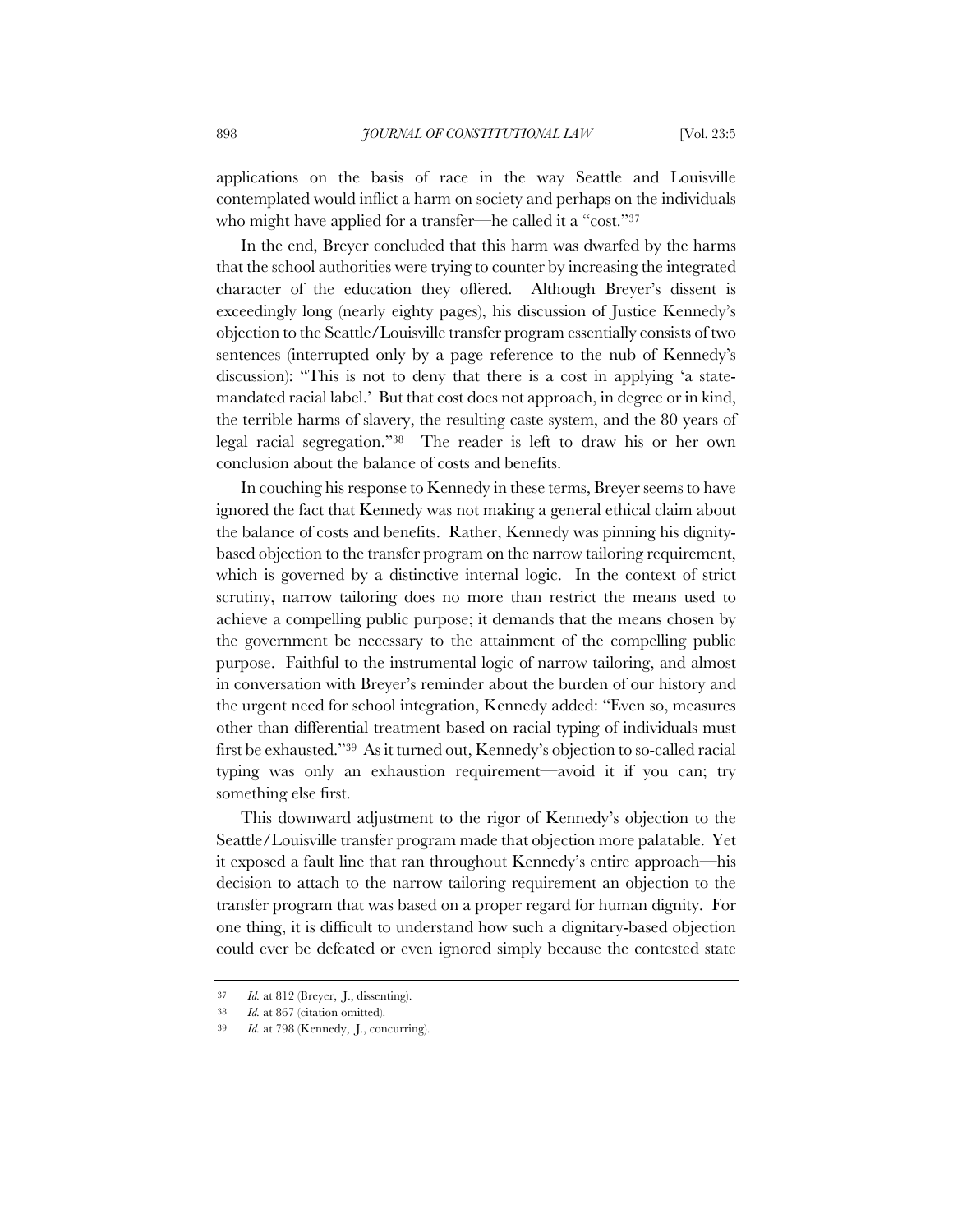measure is deemed instrumentally necessary to the attainment of a compelling public purpose. Typically, respect for human dignity calls for more absolute constraints, as we can see in the case of torture. Torture is almost universally proscribed on the ground that it is an offense to human dignity and as a result, it is not allowed even when it turns out that torture is the only way of obtaining information needed to avoid a greater harm, such as the killing of another, or even the killing of a number of people.40 I would therefore say that appending the dignitary-based objection to the narrow tailoring requirement, in effect, debases what we might expect from an ethical or even a constitutional rule founded on a respect for human dignity. Even more, it compromises the integrity of the narrow tailoring requirement.

The narrow tailoring requirement constitutes the instrumental component of strict scrutiny. It calls for an exercise of means-end rationality and a judgment of whether the means chosen by the state to pursue a public purpose is as exacting as it could be. Granted, the insistence on a tight fit between means and ends is grounded in an overarching moral purpose: to minimize the infringement of the underlying constitutional norms. Respect for narrow tailoring might, in that way, enlarge the enjoyment of equal protection. Yet narrow tailoring is not the domain in which independent normative judgments are to be made. Indeed, I would say that such judgments are extraneous to narrow tailoring. These judgments are to be made by the exercise of substantive rationality, in which reason is used to examine the desirability and importance of the ends that might be pursued by the state.

The internal logic and structure of the narrow tailoring requirement might be best illustrated by an example outside the school desegregation context.41 Imagine that two police officers are killed in a drive-by shooting while they are sitting in their patrol car. The mayor and the police chief, indeed the entire force, are outraged, determined to apprehend the perpetrators of this crime. A witness to the shooting describes the killers as two young Black men. In response to this information the police chief launches a massive manhunt in the city's predominantly Black neighborhood. Young Black men are picked up on the streets, detained for questioning, and their alibis are checked. Without prior notice and at all hours of the day, squads of police officers demand entry into apartments in

<sup>40</sup> *See generally* AHARON BARAK, HUMAN DIGNITY: THE CONSTITUTIONAL VALUE AND THE CONSTITUTIONAL RIGHT (2015).

<sup>41</sup> The example is drawn loosely from the famous Fourth Circuit decision in *Lankford v. Gelston*, 364 F.2d 197 (4th Cir. 1966).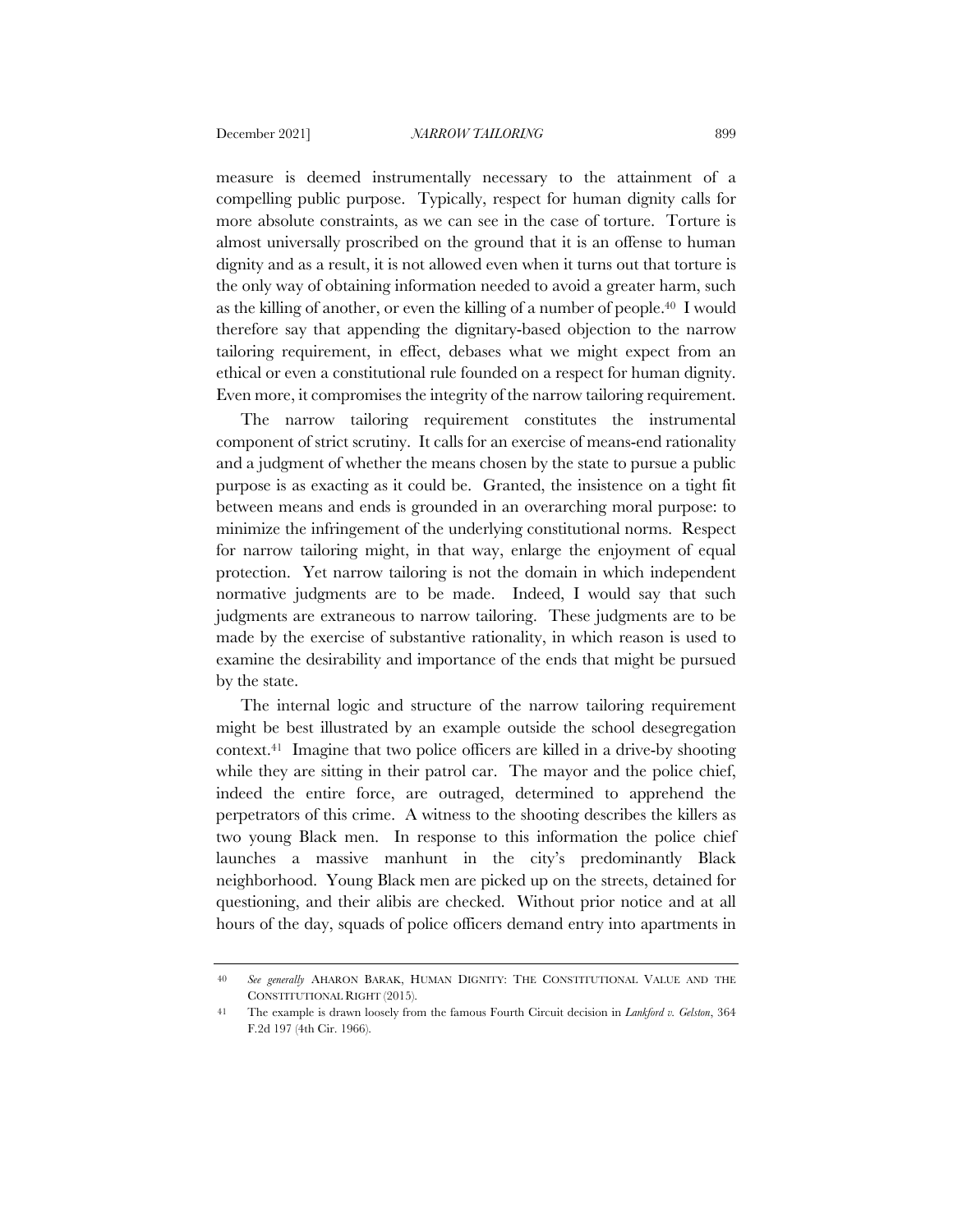the Black neighborhood, searching for the killers. Members of the Black community then bring suit to stop this aggressive manhunt and the dragnet search that it entailed. Finally, let us also assume that the lawsuit alleges that such police action constitutes a violation of the Equal Protection Clause.

In our hypothetical scenario, the police used race in a pronounced way: to define targets of the manhunt. Accordingly, both the decision that launched the search and the directive governing its implementation would be closely scrutinized. In applying the strict scrutiny test, the court must first exercise substantive rationality. It must assess the permissibility or worthiness of the purpose underlying the police chief's decision to so deploy his force in the way he did. Presumably, the court would deem this purpose—to ensure the safety of the police and the community in general—compelling. The question would then arise as to whether the means the police adopted—the race-based manhunt and dragnet—to achieve this compelling public purpose is narrowly tailored. Are there other techniques or strategies that might have been used to locate the killers that would have been less grossly offensive to equal protection? Track the car. Check the surveillance cameras. Search for neighbors in the vicinity who might have seen the killing. Offer high rewards for information leading to the arrest and conviction of the killers.

In this example, the narrow tailoring requirement safeguards the values protected by the Equal Protection Clause. It requires the state to avoid those practices that perpetuate the subjugation of the Black community. Other constitutional norms—for example, the Fourth Amendment prohibition against unreasonable searches and seizures—might also be offended by the manhunt and dragnet search. Those additional provisions might be invoked, either by the parties or the court itself, and co-joined with the equal protection claim and if so, these provisions might act as independent, alternative sources of values that the court might seek to vindicate. Under no circumstances, however, should the values protected by these alternative constitutional provisions, such as the Fourth Amendment, be smuggled into the court's equal protection analysis though an application of the narrow tailoring component of strict scrutiny.

Similarly, even if Justice Kennedy was right in objecting to the Seattle/Louisville transfer program on the ground that it offends human dignity, such a judgment—most certainly an exercise of substantive rationality—should not be smuggled into his equal protection analysis through the application of the narrow tailoring requirement. This, mind you, is not a plea for analytic clarity for the sake of analytic clarity. Much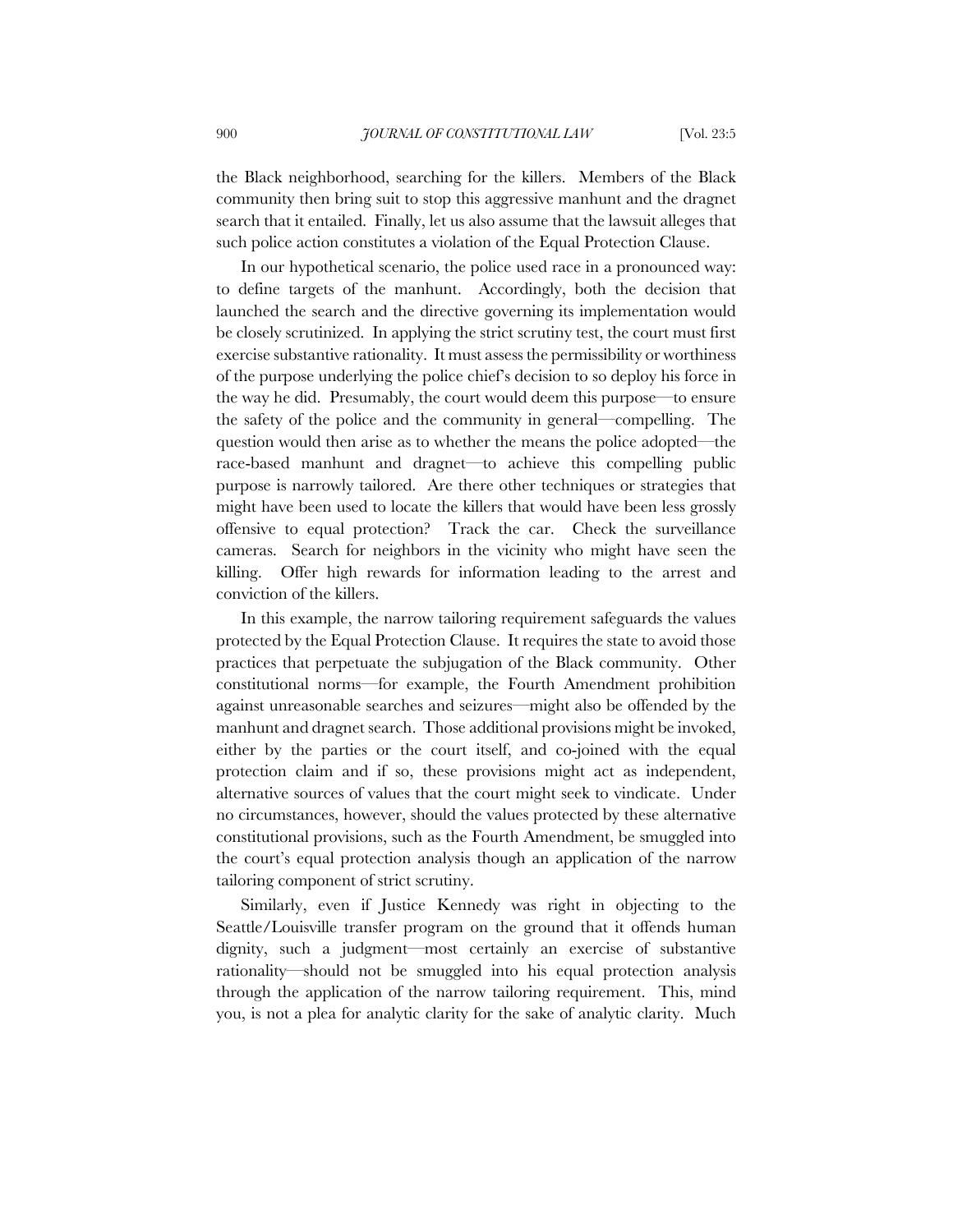more is at stake. Kennedy's use of the narrow tailoring requirement as a platform for moralizing obscured, possibly even masked, the true nature of his judgment. It allowed him to present a deeply normative judgment as though it were only an instrumental, highly technical one about the relationship between means and ends. Using the narrow tailoring requirement in this way also relieved Kennedy of his responsibility to locate, with some precision, the constitutional provision or provisions that guarantee the protection of human dignity, which turns out to be the true source of his decision to strike down the Seattle/Louisville transfer program.

Some countries have included a prohibition against governmental action that offends human dignity in their constitutions. The German Constitution contains such a provision. The United States Constitution does not. In the face of this lacunae, some jurists have insisted that a respect for human dignity is implicit within the American Constitution; it is as a foundational value that pervades each and every provision, especially the Bill of Rights and Civil War Amendments, and should therefore guide their interpretation.42 There is much to this view. Not so much, however, when it is used to turn the Equal Protection Clause into a rule that prevents school authorities from desegregating their schools as fully as they might. Such rule ignores the offense to human dignity arguably arising from the maintenance of racially segregated schools and the perpetuation of the caste structure attributable to such a practice. It also prevents local school authorities from taking action that appears to further the central purpose of the Equal Protection Clause and for that very reason deemed to serve a compelling public purpose. Kennedy's well-known fascination with dignity had always seemed admirable to me, especially when used to protect marginalized groups, but in this instance it seems to have gotten completely out of hand.

This criticism of Justice Kennedy's stance in *Parents Involved* is largely premised on the view, based on the historical record, that the overarching purpose of the Equal Protection Clause is to prevent the state from taking any action that would aggravate, or even perpetuate, the havoc wreaked upon the Black community by the centuries-old institution of slavery.43 Of course, some of the Justices responsible for the *Parents Involved* ruling might

<sup>42</sup> William J. Brennan, Jr., Associate Justice, Supreme Court of the U.S., Text and Teaching Symposium at Georgetown University: The Constitution of the United States: Contemporary Ratification (Oct. 12, 1985) (describing the U.S. Constitution as a "sublime oration on the dignity of man, a bold commitment by a people to the ideal of libertarian dignity protected through law"); Dieter Grimm, *Freedom of Speech and Human Dignity*, *in* OXFORD HANDBOOK OF FREEDOM OF SPEECH 106 (Adrienne Stone & Frederick Schauer eds., 2021).

<sup>43</sup> *See* Owen Fiss, *Groups and the Equal Protection Clause*, 5 PHIL. & PUB. AFF. 107 (1976).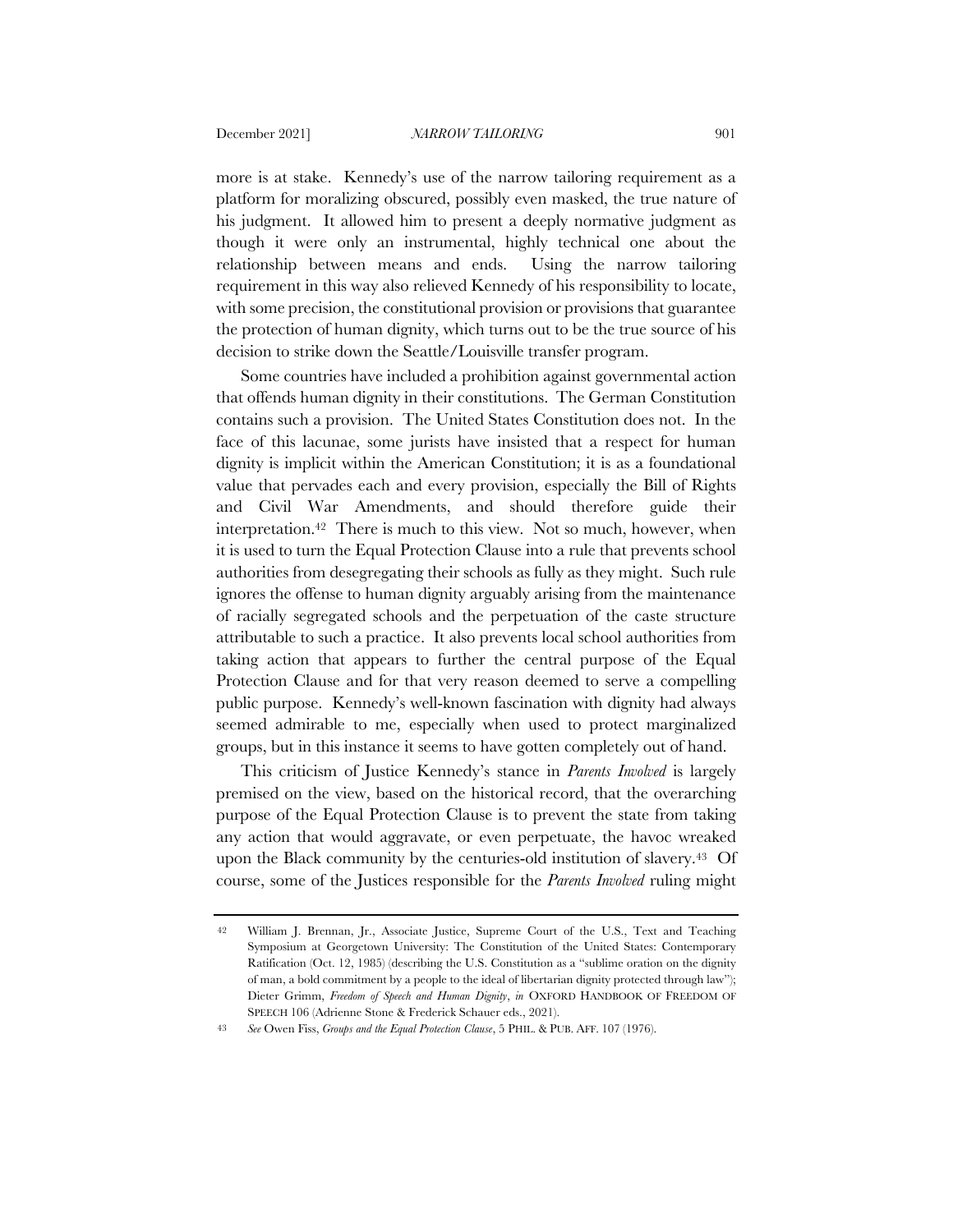dispute this understanding of the Equal Protection Clause's basic purpose. I take that to be the necessary implication of the now-famous quip with which Chief Justice Roberts concluded his opinion: the only way to end discrimination is to stop discriminating.44 I further assume that the three Justices who joined the Chief Justice's opinion—Scalia, Thomas, and Alito shared in this sentiment. For them, the overarching purpose of the Equal Protection Clause is to prevent discrimination based on race: a process as opposed to the unfortunate consequence—the subordination of Blacks—that might possibly result from that process.

The four Justices who dissented in that case seemed to be of an entirely different mind. Reflecting their understanding of the overarching purpose of the Equal Protection Clause, they, unlike Kennedy, even doubted the appropriateness of judging the Seattle/Louisville transfer program under strict scrutiny. Nevertheless, I would venture to say that Justice Kennedy embraced their understanding of the overarching purpose of the Equal Protection Clause. He parted company with them, however, when he insisted upon what might be called the blanket version of strict scrutiny. Under this version, strict scrutiny is triggered whenever the state uses a racial classification, even if that measure would improve the position of Blacks in American society. Yet this difference was not based on a denial of the central meaning of the Equal Protection Clause—to guard against the institution and maintenance of caste. Rather, it was based on a contestable, pragmatic judgement—that the use of racial classifications, even when they improve the status of the underclass, will be divisive, cause racial strife, and put off the day when race would no longer matter.

Kennedy more nearly approached the position of the dissenters in *Parents Involved* when he repudiated colorblindness as a legal requirement and acknowledged that from the victims' perspective, the harm attributable to de facto and de jure segregation is pretty much the same. He approved of the modification of attendance zones and the construction of new schools as ways to eradicate segregated patterns of student attendance. He deemed integration a compelling public purpose for the purpose of applying the strict scrutiny test. He also paid tribute to *Brown v. Board of Education* when he spoke movingly of the nation's commitment to become an integrated society that provided equal educational opportunities to all its children.

These features of Justice Kennedy's *Parents Involved* concurrence reveal the ground he shared with Breyer who dissented and in truth abound to

<sup>44</sup> *Parents Involved*, 551 U.S. at 748.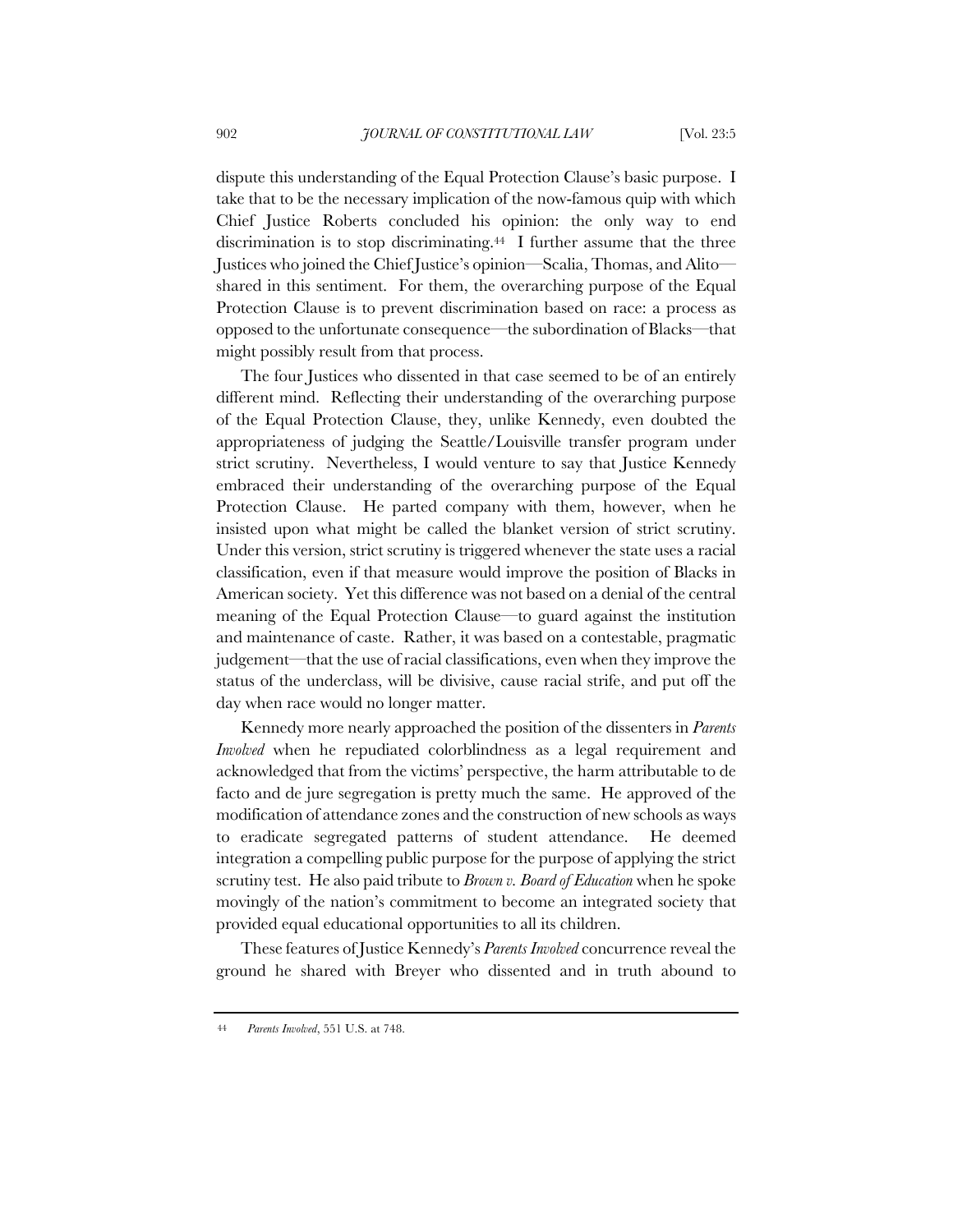Kennedy's credit. Kennedy stumbled, however, when he turned his oftenexpressed distaste for racial classifications into an offense to human dignity; he compounded that error by presenting this objection to the Seattle/Louisville transfer program as a transgression of the narrow tailoring requirement; and he then, most unfortunately, used this breach of the narrow tailoring requirement to strike down the modest efforts of Seattle and Louisville to desegregate their schools. Kennedy turned dignity into a limit on equality and most perversely did so in the name of the Equal Protection Clause, which, in truth, was adopted to safeguard the freedom and dignity of the newly freed slaves.

### THE FUTURE OF NARROW TAILORING

For a half century now, the Supreme Court has been moving backwards on civil rights. In the mid-1970s, when it handed down *Milliken v. Bradley* and placed decisive limits on *Brown v. Board of Education*, the Court renounced its leadership of the Second Reconstruction and the process of dismantling American society's caste structure. Then, when a good number of political and civil institutions attempted to fill this void, seeking to advance the aims of the Second Reconstruction on their own, a newly reconstituted Court first led by Warren Burger, then by William Rehnquist, and now John Roberts—began policing their civil rights policies. On some occasions most notably, the 2007 *Parents Involved* decision—the Court went so far as to obstruct voluntary school integration. Even Justice Stevens, so uniquely positioned to understand the Court's volte face, ended his *Parents Involved*  dissent on a haunting note: "It is my firm conviction that no Member of the Court I joined in 1975 would have agreed with today's decision."45

In charting this new, arguably reactionary course, the majority that prevailed encountered strong and passionate protests from their colleagues. Both *Milliken v. Bradley* and *Parents Involved* were 5 to 4 decisions. In both cases, moreover, one of the five-person majority wrote a separate opinion to explain his vote; in *Milliken* it was Potter Stewart and in *Parents Involved* it was Anthony Kennedy. Apparently, they had listened to the dissenters and had felt, much like an undertow, the pull of their words. Even more remarkably, both Justices relied on the narrow tailoring requirement, thereby giving great prominence to a previously obscure branch of the law. While Stewart found the narrow tailoring requirement in equity jurisprudence, Kennedy saw it as a component of strict scrutiny.

<sup>45</sup> *Id.* at 803 (Stevens, J., dissenting).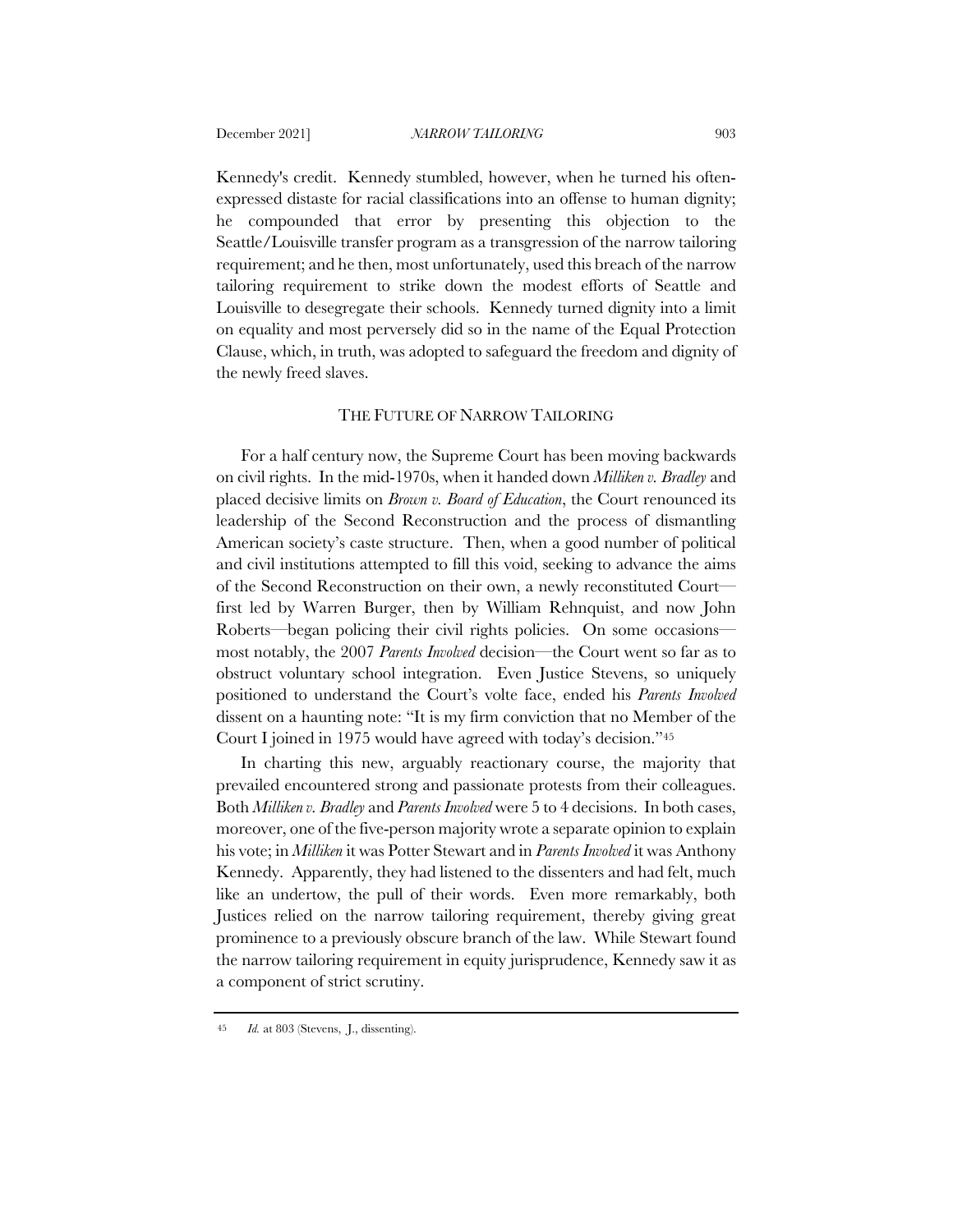This reliance on the narrow tailoring requirement endowed Stewart's and Kennedy's positions on school desegregation with a measured, temperate quality. It seemed as though their votes were compelled by a purely technical concern—the fit between means and ends was not as close as it could have been. Upon closer examination, however, we see that this impression was an illusion. In each case, these Justices used the law of narrow tailoring to mask deeper, broader, and more contentious grounds of decision.

What divided Stewart from those who dissented in *Milliken* (Marshall, Brennan, Douglas, and White) was not a technical issue concerning the scope of equitable remedies. Rather, it was a disagreement about the meaning of equal protection when the segregated pattern of student attendance spanned contiguous school districts, a disagreement about Michigan's responsibility to redraw school district boundaries so as to end that segregation, and even a disagreement about the role of the federal judiciary in American society. Stewart made a pass at some of these issues, but only in a few sentences of a footnote that he addressed, touchingly, to Thurgood Marshall.

Similarly, what divided Kennedy from those who dissented in *Parents Involved* (Breyer, Ginsburg, Souter, and Stevens) was not a disagreement about whether the Seattle/Louisville transfer plan adequately fit the end it was supposed to serve—integration. Obviously, it did. Rather, the division arose from a disagreement about whether the use of racial classifications in a program designed to integrate public schools offends human dignity and if so, whether the Constitution should be construed to prevent such an alleged offense when doing so would preclude state agencies from instituting a program that itself responds to concerns of human dignity and furthers the overarching purpose of the Equal Protection Clause—to guard against the maintenance and perpetuation of a caste system.

The narrow tailoring requirement cannot resolve issues so profound and far-reaching as these. The version of the narrow tailoring requirement that arises from equity jurisprudence and the rules regarding the scope of injunctions can safely be abandoned altogether; its practical effect is canceled by another requirement of equity that mandates broad and effective remedies. Every judge understands the importance of defining the violation of law with clarity and precision, for an injunction is nothing more than a legal instrument for preventing a violation of law from occurring or recurring, or to eradicate the effects of a violation of law that had already occurred. When the violation or its effect is broad, the injunction must be broad. When the violation is attributable to institutional failures, the internal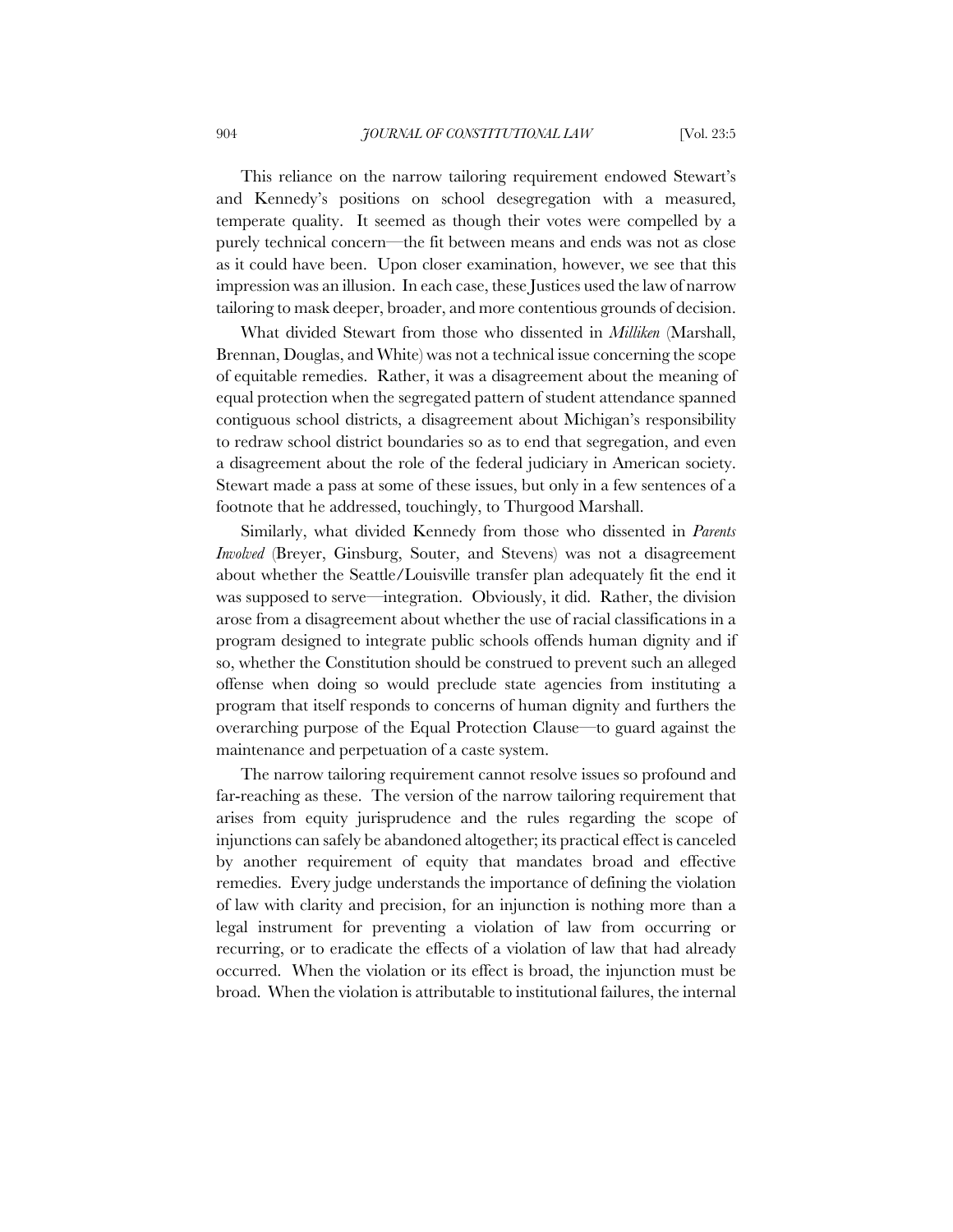structure of the institution will have to be reformed in order to protect the violation from recurring.

The situation with the narrow tailoring requirement, drawn from strict scrutiny, is more complicated. Narrow tailoring makes sense as a component of strict scrutiny when state action appears to threaten equal protection values, as it did in the police-dragnet hypothetical, in order to achieve some compelling public purpose such as public safety—important but not directly linked to the central meaning of the Equal Protection Clause. Instead, the contested action in such a case will be defended on the ground that it is an excusable violation of that provision of the Constitution. In that instance, the narrow tailoring requirement, seen as an exercise of instrumental rationality, would economize on the sacrifice of equal protection values. As such, it reflects the understandable desire, as frequently expressed in freespeech cases, where strict scrutiny also applies, to hold out for the least restrictive alternative.

Conceivably, strict scrutiny may also be used when state action appears, as was the case in *Parents Involved,* to further, rather than offend, the values protected by the Equal Protection Clause. In this context, the narrow tailoring requirement provides a second hurdle—the first is the compelling public purpose component, which, almost by hypothesis, is satisfied. Admittedly, good intentions are often not good enough, so it might seem appropriate for the Court to ascertain that the means chosen by the state are reasonably calculated to achieve this purpose. Such a rule would be a more relaxed version of the instrumental component of strict scrutiny than the narrow tailoring requirement. However, even if this option is not pursued and the more traditional narrow tailoring component of strict scrutiny is retained in such cases, as seems likely to occur in the near future, that requirement should be emphatically confined to an instrumental assessment of the means the state chose to pursue particular ends. Under no circumstances should it become a vehicle for moral speculations about human dignity, especially when such speculations interfere with the progressive realization of the overarching purpose of the Equal Protection Clause.

Even once the law of narrow tailoring is shorn of its excesses, the issues that divided the center and more liberal wings of the Court—and that in truth account for Justice Stewart's and Justice Kennedy's concurrences—will remain. These issues are supremely difficult and do not lend themselves to any easy answers. The hope is, however, that if the Justices who occupy such positions can put aside their debates about narrow tailoring and openly